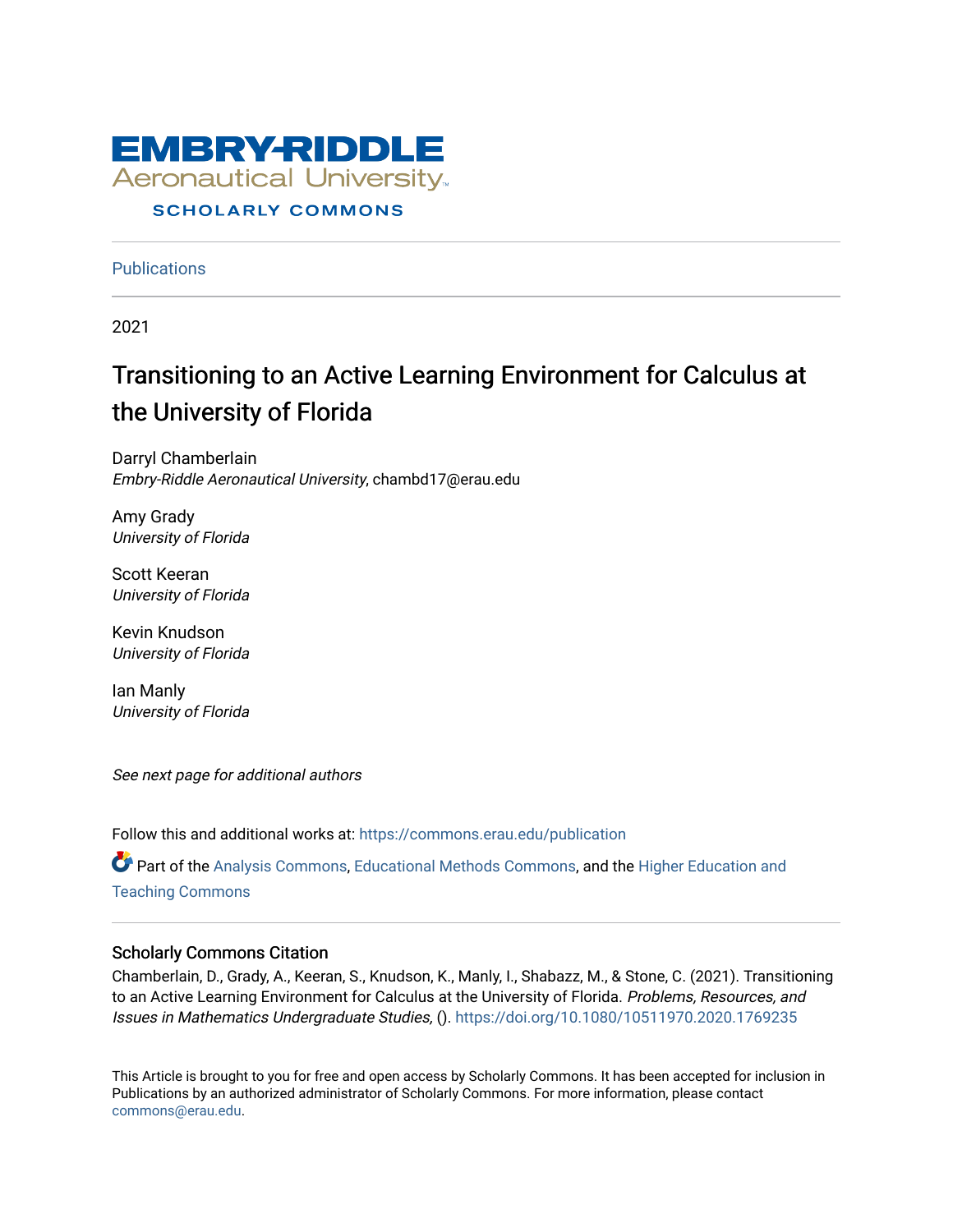## Authors

Darryl Chamberlain, Amy Grady, Scott Keeran, Kevin Knudson, Ian Manly, Melissa Shabazz, and Corey Stone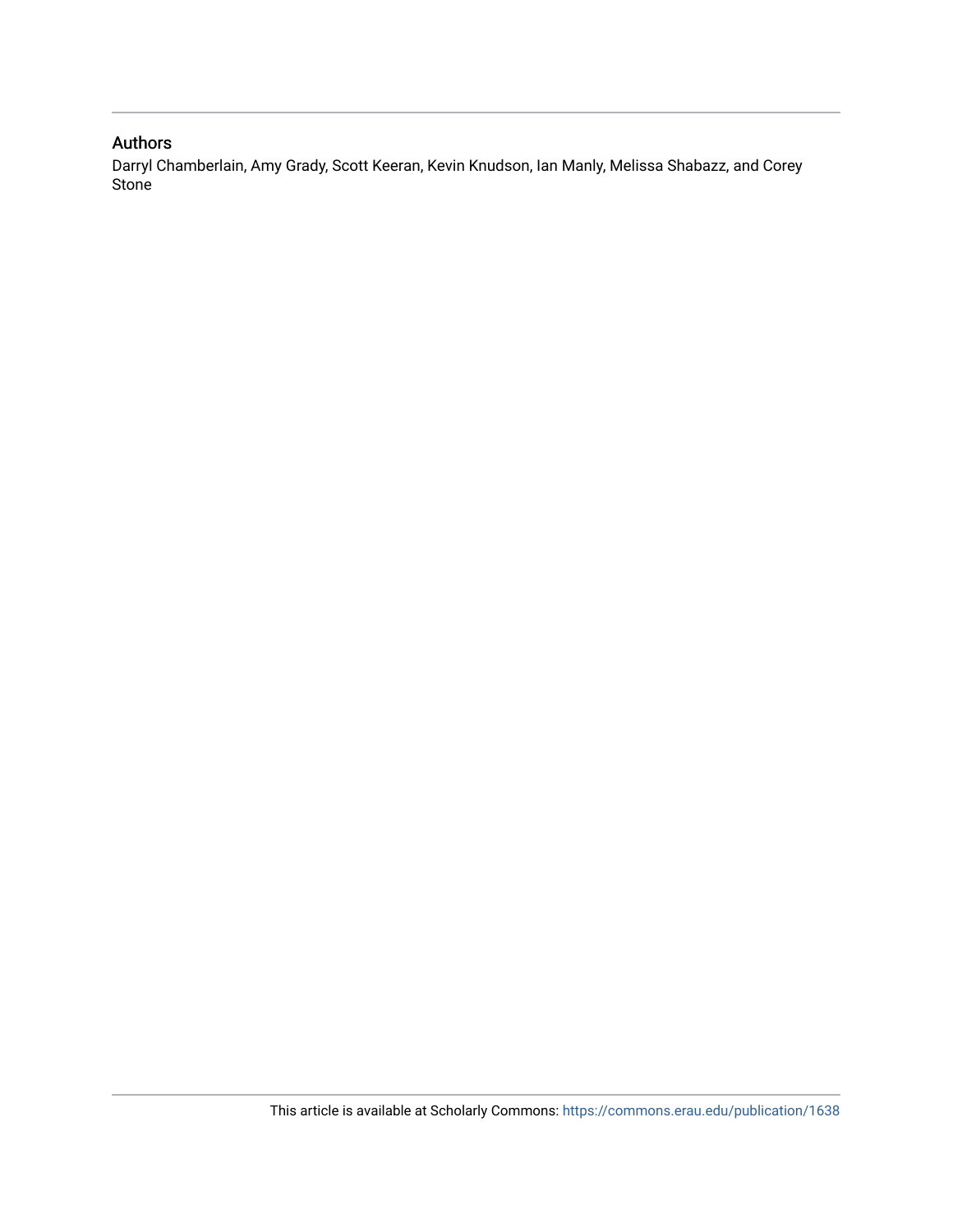#### TRANSITIONING TO AN ACTIVE LEARNING ENVIRONMENT FOR CALCULUS AT THE UNIVERSITY OF FLORIDA

DARRYL CHAMBERLAIN, AMY GRADY, SCOTT KEERAN, KEVIN KNUDSON, IAN MANLY, MELISSA SHABAZZ, COREY STONE, AND ALEXANDER YORK

#### 1. INTRODUCTION

In the fall of 2017 the University of Florida launched Faculty 500 ([https://](https://faculty500.hr.ufl.edu/) [faculty500.hr.ufl.edu/](https://faculty500.hr.ufl.edu/)), an ambitious plan to add 500 new faculty to campus in a two-year span. One stated goal of the program was to reduce class sizes, which in the case of the math department had grown as large as 650 in Calculus I. While our students were generally well-served by the existing excellent cadre of permanent lecturers, no one really believed that this format was the best way to teach the material. Hence the department's proposal for hiring in the first year of the expansion included adding several new lecturers who would be dedicated to teaching Calculus I in smaller sections. While we were at it, we would also transition those classes to an active learning format and renovate three classrooms for that purpose. In the end, the department hired five new lecturers, each of whom would teach three 64-student sections per semester.

Luckily, we were not starting from nothing. Flipped sections of calculus had been piloted, in classes as large as 100, by one of the authors (Knudson) using content videos initially developed for UF's online university. He developed some in-class materials and experimented with standards-based grading as well. While this was a good base it was not nearly sufficient for a large-scale rollout; thus, the new team needed to expand this collection of materials and work together on exams and other assessments. And they had to hit the ground running–there was only one week between their start dates and the beginning of the fall semester.

In this note we will describe the first iteration of this project, which took place during the fall 2018 term. After introducing the team (Section [2\)](#page-2-0) we will outline our approach in Section [3,](#page-3-0) which involved dividing students into traditional lecture sections and flipped classes for comparison purposes. In Section [4](#page-6-0) we present some data, and in Section [5](#page-11-0) we discuss our plans moving forward.

#### 2. The Team

<span id="page-2-0"></span>The project team consisted of the following members of the Department of Mathematics at UF.

- Kevin Knudson, professor and chair of the department;
- Scott Keeran, lecturer and coordinator of Calculus I;
- Darryl Chamberlain, lecturer and coordinator of Basic College Algebra;
- Amy Grady, newly hired lecturer;
- Ian Manly, newly hired lecturer;

Date: February 2, 2020.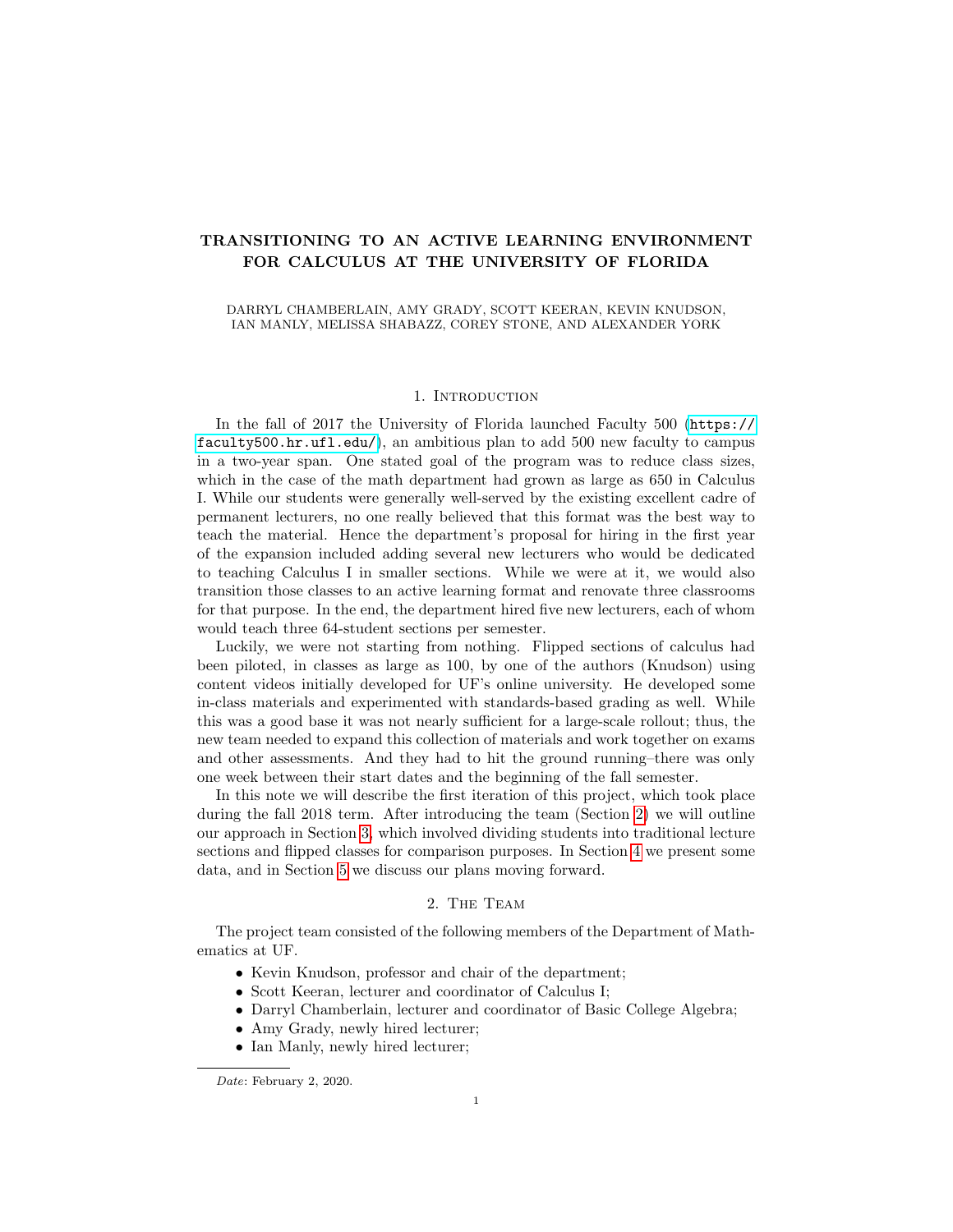- Melissa Shabazz, newly hired lecturer;
- Corey Stone, newly hired lecturer;
- Alexander York, newly hired lecturer.

Knudson and Keeran have been at the university for several years and have taught large lecture sections of Calculus I many times. Chamberlain was hired in 2017 to overhaul the university's college algebra course, but has also taught Calculus I at UF. His research is in collegiate mathematics education and his expertise in that area has been useful, especially for data analysis. The new lecturers have varying levels of experience: Shabazz and Stone each had some postdoctoral experience at large state universities, while Grady, Manly, and York were new Ph.D. graduates from large state schools.

#### 3. The Plan

<span id="page-3-0"></span>Prior to the fall 2018 term, Calculus I was taught in large lectures ranging in size from approximately 250 to 650, the latter consisting entirely of students majoring in engineering. These lectures were coordinated by an experienced lecturer, who kept the various instructors on the same schedule, wrote the common exams, and developed the course notes for students. approximately 60 discussion sections, taught by graduate teaching assistants, were attached to these lectures. Total enrollment in the course during a typical fall semester was approximately 1,800 students.

The plan was to divide the students into two cohorts. Approximately 900 students would be placed into two large lectures of 300 and 600, and the remaining 900 students would be placed into 15 active learning sections of 64 students each. All classes would meet for three 50-minute periods per week with a fourth 50-minute discussion period in classes of 32 students. Students registered for their classes during summer orientation and had full knowledge of which class format they were getting. During the fall drop/add period they were free to switch classes if they so desired.

The five newly-hired lecturers, along with Keeran, decided that every class would have the same grading scheme but they each would have individualized weightings on graded assignment groups. For the flipped classrooms these assignment groups were all the same. These included lecture quizzes, participation, discussion quizzes (TAs mainly handled these), online homework, midterm exams, and final exam. The weighting on the midterm exams and the final exam was the same across all the flipped classes.

3.1. Student profile. The University of Florida is the state's flagship, an AAU institution rated among the top 10 public universities by U.S. News and World Report (<https://bit.ly/2qEkhCD>). As such, the incoming first-year student body is quite competitive. The class of 2022 boasts an average high school core GPA of 4.4, an average SAT score of 1360, and an average ACT score of 30. The enrolled class is 6.8% African-American, 10% Asian, and 20.8% Hispanic. A complete profile of the class is available at <https://bit.ly/2XDDCA3>.

By show of hands, a large majority (in excess of 90%) of students in Calculus I had taken some flavor of the course in high school. Placement into the course was based on obtaining a score of 75 or greater on the ALEKS placement exam. Roughly one-third of the students in the course were engineering majors with the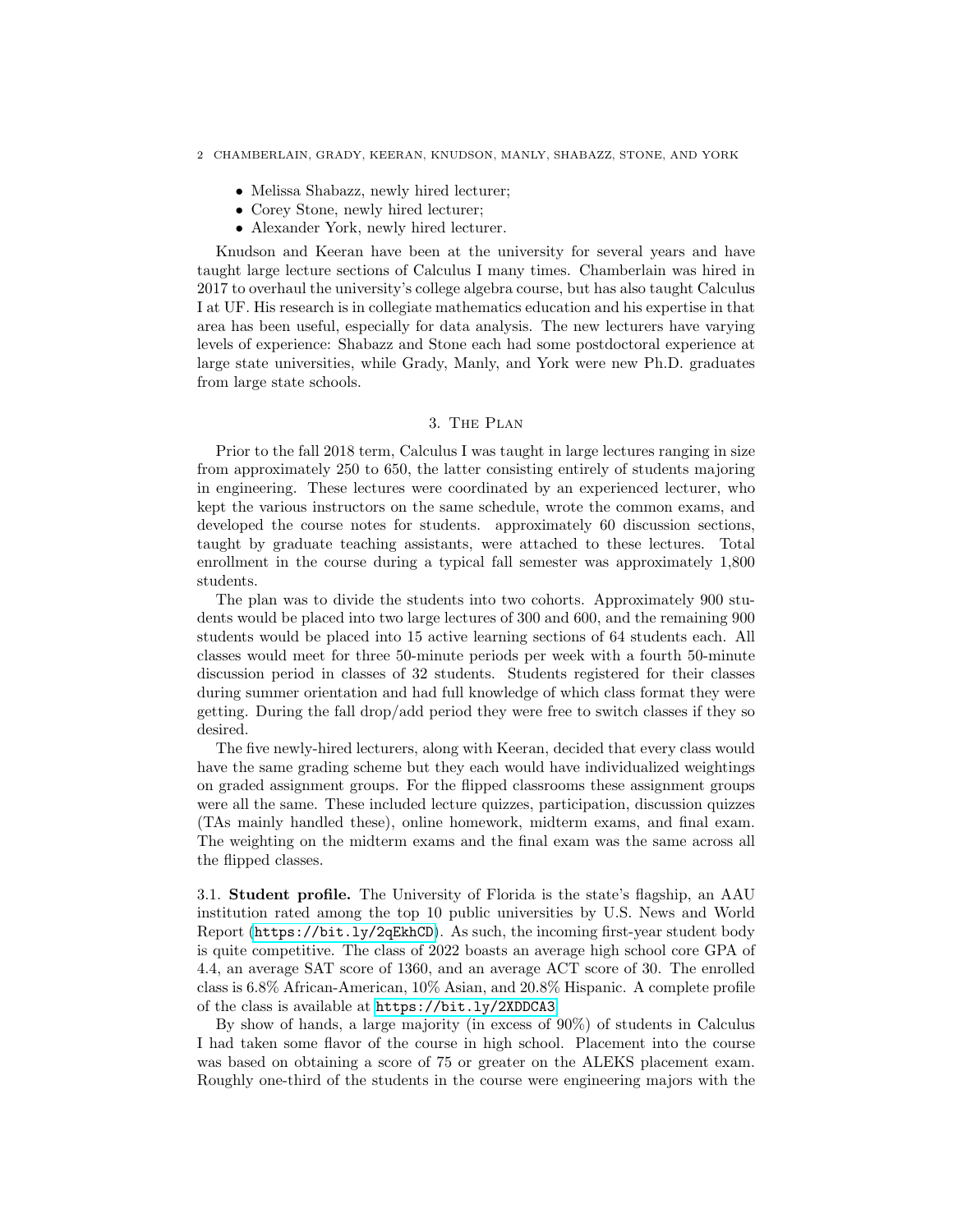remainder representing a broad array of STEM disciplines. Approximately 1,000 students had declared a pre-health emphasis.

3.2. Course flow. The lecturers adopted the system of course flow that had been developed by Knudson in the previous flipped calculus offerings. Prior to each class meeting students were expected to watch a lecture video associated with the day's topics and complete an online lecture quiz based on that information. In class, students would complete an activity or assignment to reinforce and expand their skills in the new topic(s). After class students were assigned online homework due at a later date. In discussion students were quizzed on certain topics, usually the previous week's material. The midterm exams covered certain portions of the class content and the final was cumulative. The course covered standard Calculus I content in the traditional order. This includes limits, differentiation, applications of differentiation, antiderivatives, definite integrals, and the Fundamental Theorem of Calculus. Each of these topics was broken into 5-9 video lectures, yielding a total of 32 lectures plus 4 additional videos of precalculus review material.

The lecture quizzes used in the flipped courses had been constructed previously, but each lecturer was free to modify them. Each lecture quiz corresponded to one of the 32 total lectures and consisted of 2-3 questions covering basic definitions and examples from the lecture. These seemed to work well as a method to ensure that students at least glanced at the material before class.

The lecturers decided to split the work of creating in-class assignments by each week. These assignments consisted of worksheets for each individual student or student group to complete. This rotation worked well for creating content. However, the variety of activities was limited and certainly could be improved upon in future semesters. Each worksheet consisted of basic concept checks and simple examples to work through with problems gradually increasing in difficulty and complexity as students worked through the assignments. As these were not meant to be a hard check on the students' ability to use the concepts from the topics, the lecturers were able to insert particularly challenging or thoughtful application problems students normally would not see in a traditional calculus course. We observed that these challenges seemed to enhance student interest in the course. This also gave students for whom Calculus I is their last mathematics course a reason to want to learn material and see it related to their field of study. Two sample lecture activities from the course are included in Appendix [B.](#page-16-0)

3.3. Discussion sections. All students in Calculus I have a weekly discussion section. The enrollment in these sections is capped at 32 students and the sections are taught by TAs. The purpose of the sections is to allow the students the opportunity to meet in smaller class sizes and to ask questions concerning course material, homework problems, test questions, etc. In general there is a graded quiz or assignment in these discussions which is used to encourage attendance, participation, and to ensure that students are keeping current with the class. Each TA is observed by one of the lecturers at least once during the semester to make sure they are performing their duties competently and that the students are getting consistent treatment of the material.

3.4. Classrooms. The mathematics building at UF has three classrooms designed specifically for active learning; these are utilized for the flipped calculus courses. Each room contains a document camera, a projector connected to the document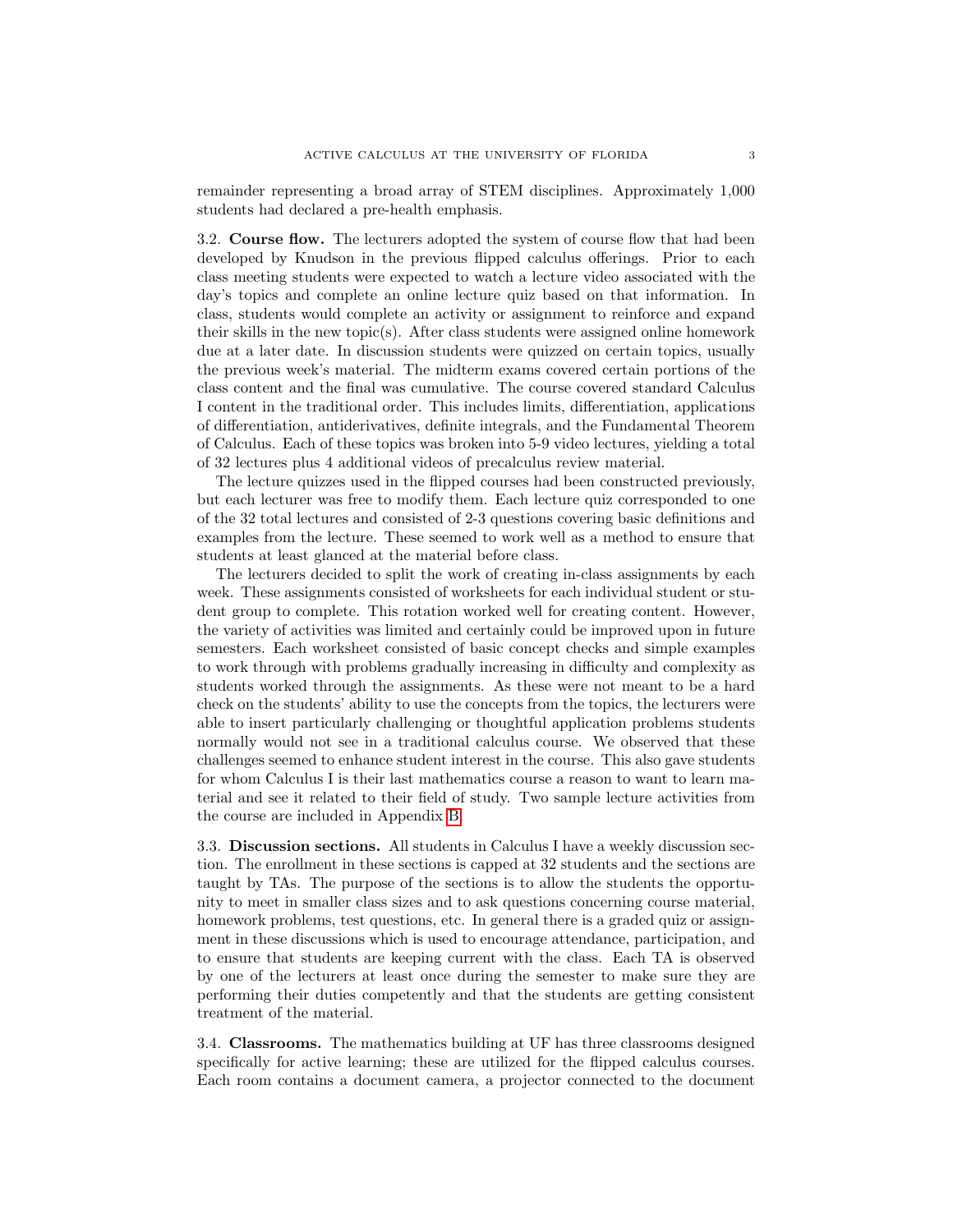camera and in-room computer, and a collection of 32 two-seat movable tables for a total of 64 students. Two of the rooms utilize television screens on all four walls to allow projection of information along with a collection of dry-erase boards for the instructor and students. The third room has a wrap-around whiteboard along all of the walls as well as two projector screens at the front of the room. It is natural to set up the tables into groups of four by placing two tables together. This allows up to sixteen groups of four students. The lecturers mostly agree that four students is a logical number to reduce off-topic interaction but still allow enough socialization to help keep students engaged. The layout of the rooms also allows the instructors to include a variety of group activities and exercises. The students are able to work at their tables in groups, on the boards with dry-erase markers, work in larger or smaller groups, and present material or solutions on the document camera or boards. The lecturers also feel that groups of four made it easier to interact with students when they request help or clarification. Addressing these smaller groups limits interruptions of the entire class.

3.5. Learning assistants. To assist the instructor with the activities, each section of the course had three to four undergraduate learning assistants who attended each class period. Their role was typically to answer student questions and address any difficulties they had in completing the day's assignment. The summer before the course began, Knudson solicited applications from undergraduate math and engineering majors to become learning assistants. More than 150 applications were received for approximately 60 positions, so the students were selected based on performance in mathematics courses, prior teaching/tutoring experience, and a very brief statement of interest. Once selected the students could elect to receive course credit for serving as assistants, though most chose not to do so to avoid incurring additional tuition charges. After being assigned to a section of the course, they were contacted by the instructor and were briefed on their responsibilities.

The majority of the learning assistants performed their duties admirably. They were on time, worked well with the students in the course, and reviewed the assignment ahead of class to be prepared for questions. These learning assistants were of great help to their section, as it is difficult for a single instructor to handle all of the student questions. However, some of the learning assistants skipped many of the class periods, while others did not review the assignment before class. The learning assistants who were unprepared were often of little help, as they did not know how to complete the assignment. This may be attributed to the fact that the learning assistants did not need to sign up for a course to volunteer and had no repercussions for missing periods or being unprepared. Fortunately, these assistants were in the minority, so overall the learning assistants were more of an asset than a liability.

3.6. Course materials. To substantially reduce costs to students, the course utilized the open source calculus text provided by the OpenStax project ([https:](https://openstax.org/details/books/calculus-volume-1) [//openstax.org/details/books/calculus-volume-1](https://openstax.org/details/books/calculus-volume-1)). In addition, we implemented an online homework system called Xronos. The development of the Xronos system was spearheaded by Knudson and is based on the Ximera Project at the Ohio State University (NSF Grant DUE-1245433, <https://ximera.osu.edu/>). This is an open source platform in which instructors write modules in LAT<sub>EX</sub> that then get converted to interactive HTML5. Xronos is provided free of charge to students. For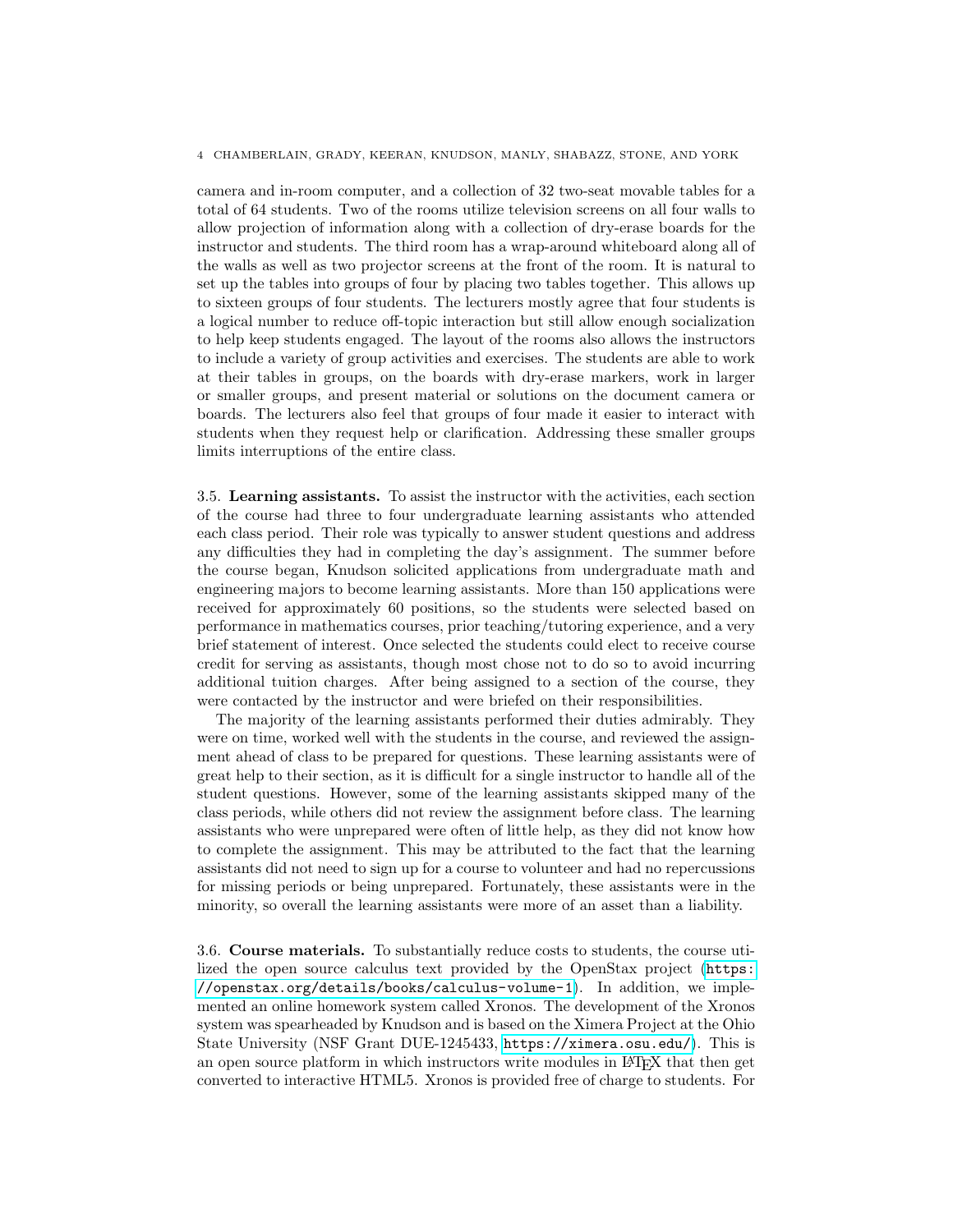each of the major concepts of the course such as the derivatives of trig functions, usubstitution, and so forth, a set of homework problems (usually 10 to 20 questions) was devised (27 sets in all to match the 27 lectures of calculus material covered in the flipped classrooms) to give students practice in computation and to reinforce theoretical concepts. The homework assignments were available through Canvas, were opened after the corresponding concepts have been covered in class, and students generally had three to seven days to complete each problem set. Students were given an unlimited number of attempts to answer each question.

3.7. Exams. Both the flipped and standard lecture classes developed the concepts of calculus in the "traditional" order given in most texts and spent similar amounts of time on each topic. There were four common tests for the semester with three midterms consisting of multiple choice (70 points) and free response (35 points) questions and the final cumulative exam being all multiple choice questions (110 points). The lecturers agreed upon a list of topics for each exam and then individually chose topics from the list for which they developed test questions. The questions were reviewed in a group meeting and modified if necessary in order to gain a consensus. Once the questions were approved, the final version of each exam was constructed. There were two different versions of each exam. The multiple choice questions were graded by computer and the free response questions were graded by the course TAs using a common grading rubric. The design of exam items commonly asked students to recall and apply a procedure, or apply their understanding to make some conclusion about the mathematical situation [\[7\]](#page-14-0).

#### 4. Data Analysis

<span id="page-6-0"></span>4.1. Exam Scores. Since the students all took the same exams we are able to compare their performance directly. Table [1](#page-7-0) shows the results of the final examination, which consisted entirely of multiple-choice questions. The distributions of grades are nearly identical across the two formats.

The three mid-term examinations consisted of both multiple choice and free response questions. Table [2](#page-7-1) shows the average scores of students across the two formats along with the median total free response scores for each of the three exams. Again, we see little difference among the two groups. There were three questions with a margin of at least half a point:

- (1) Exam 1, Question 4 was a question about the Intermediate Value Theorem, in which students were asked to identify an interval on which a cubic polynomial had at least one root.
- (2) Exam 1, Question 5 asked students to identify horizontal asymptotes for a function such as  $f(x) = x/\sqrt{9x^2 + 1}$ .
- (3) Exam 3, Question 3 consisted of several parts aimed at having students sketch a graph of a rational function. The function and its first and second derivatives were provided to eliminate errors stemming from incorrect differentiation of the initial function. Students were asked to identify asymptotes, critical points, intervals of increase/decrease, inflection points and intervals of concavity, and local extrema.

It is interesting to note that in all three of these cases the traditional lecture students performed better. Of course there were other questions on which the flipped students did better as a group, but not by as wide a margin.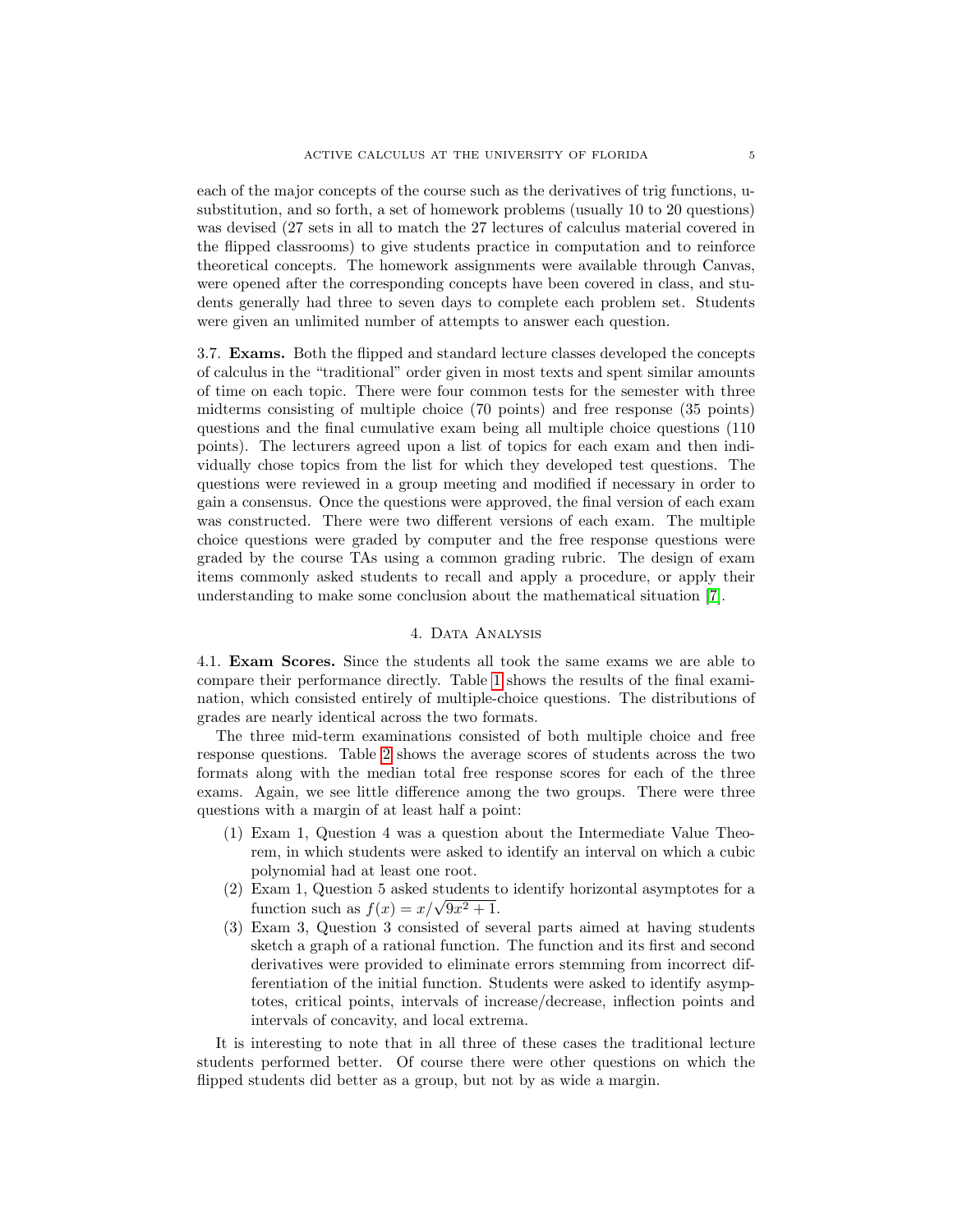

**Final Exam Scores-Traditional** 



<span id="page-7-0"></span>TABLE 1. Final exam grade distributions

<span id="page-7-1"></span>

|                                    |                                    | E1Q1       | E1Q2       | E1Q3                                                | E1Q4        | E1Q5       |
|------------------------------------|------------------------------------|------------|------------|-----------------------------------------------------|-------------|------------|
| Value                              |                                    | 7          | 7          | 7                                                   | 7           | 7          |
| Flipped $(\mu, \sigma)$            |                                    | 6.38, 1.60 | 5.58, 2.27 | 5.81, 1.89                                          | 4.62, 2.29  | 4.55, 2.48 |
| <b>Traditional</b> $(\mu, \sigma)$ |                                    | 6.13, 1.57 | 5.45, 2.07 | 5.67, 1.83                                          | 5.27, 2.27  | 5.31, 2.23 |
|                                    |                                    |            |            |                                                     |             |            |
|                                    |                                    | E2Q1       | E2Q2       | E2Q3                                                | E2Q4        | E2Q5       |
| Value                              |                                    |            | 7          | 7                                                   | 7           | 7          |
| Flipped $(\mu, \sigma)$            |                                    | 5.95, 1.30 | 6.06, 1.58 | 4.82, 2.05                                          | 5.68, 1.68  | 5.72, 1.83 |
| <b>Traditional</b> $(\mu, \sigma)$ |                                    | 5.95, 1.37 | 6.14, 1.39 | 5.15, 1.98                                          | 5.86, 1.68  | 6.00, 1.67 |
|                                    |                                    |            |            |                                                     |             |            |
|                                    |                                    |            | E3Q1       | E3Q2                                                | E3Q3        |            |
| Value                              |                                    |            |            |                                                     | 21          |            |
|                                    | Flipped $(\mu, \sigma)$            |            | 6.23, 1.46 | 6.06, 1.73                                          | 17.31, 3.99 |            |
|                                    | <b>Traditional</b> $(\mu, \sigma)$ |            | 6.12, 1.43 | 5.97, 1.82                                          | 18.11, 3.81 |            |
|                                    |                                    |            |            |                                                     |             |            |
|                                    |                                    |            | E1 median  | E2 median                                           | E3 median   |            |
| Flipped                            |                                    |            | 29         | 30                                                  | 31          |            |
|                                    | Traditional                        |            | 30         | 31                                                  | 32          |            |
|                                    |                                    |            |            | TABLE 2. Mid-term examination free response results |             |            |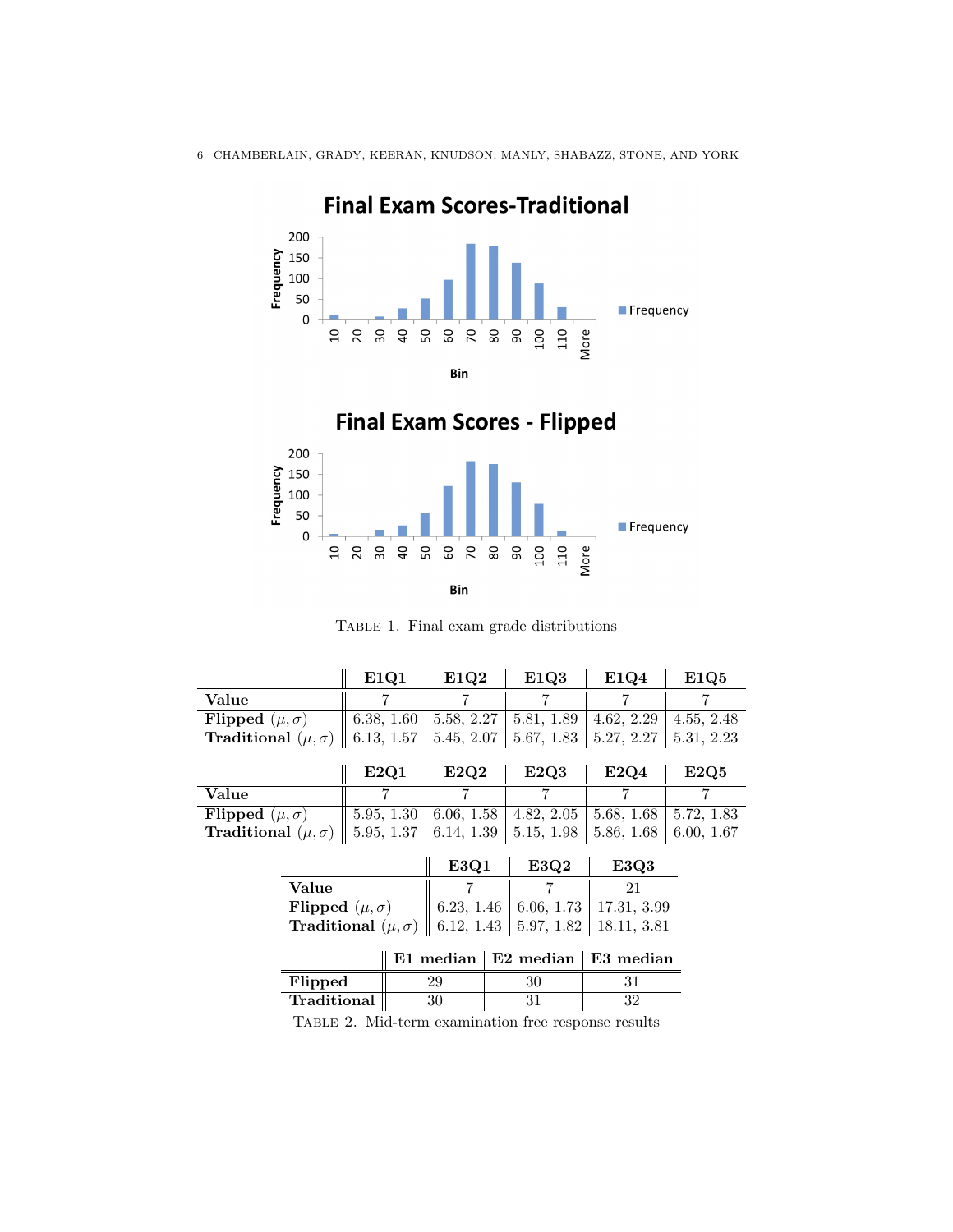|                  |          | $\parallel$ Flipped $\parallel$ Traditional |
|------------------|----------|---------------------------------------------|
| Total enrollment | 861      | 902                                         |
| Withdraws        | 37       |                                             |
| Percentage       | $4.30\%$ | 8.50%                                       |
|                  |          |                                             |

<span id="page-8-0"></span>Table 3. Withdrawal data

4.2. Course Grades. Since the instructors of the flipped and traditional sections used slightly different grading schemes, a direct comparison of final grades is not useful. The grades tended to skew higher overall in the flipped sections, but this can be attributed to those instructors choosing to drop some test scores. The numbers of students earning non-passing grades (less than C) was essentially the same across the two formats. One meaningful comparison to consider is the drop rate for the course, shown in Table [3.](#page-8-0) Roughly half as many students dropped the flipped course as opposed to the traditional lecture. We posit that this is due to the smaller class size and greater engagement with faculty in the active learning sections, but we do not have any direct evidence to substantiate this.

The upshot is that the academic performance of the students was effectively the same across the two formats. This is perhaps unsurprising since the whole group consists primarily of first-semester first-year students, most of whom had taken calculus in high school and were generally well-prepared. The one discernible benefit to the active learning classes, which we anticipated beforehand [\[3,](#page-13-0) [6,](#page-13-1) [1\]](#page-13-2), was the decreased drop rate.

4.3. Student Affect. In addition to academic performance, the team was interested in investigating whether there were other differences between students for the two types of courses, such as students' self-perceptions, confidences, attitudes, and beliefs. We refer to these collectively as *student affect*. Indeed, it is well-known that students' emotions and motivations are critical when assessing student success in a course [\[4\]](#page-13-3). To assess this in our students we utilized the Collegiate Active Learning Calculus Survey (CALCS), developed at the University of Nebraska-Lincoln [\[5\]](#page-13-4). This is a 5-point Likert scale survey with 33 affect questions. This survey was administered at the beginning and at the end of the semester to explore whether there was a difference in students' affect between the two course formats [\[2\]](#page-13-5).

Survey data was then cleaned so that the team could run multiple chi-squared tests to determine whether the course format (traditional/flipped) was independent of student affect along each question. First, all data collected by students who opted out of having their data included in the analysis was removed. Then, any incomplete surveys were removed, especially those who did not indicate their section. Finally, a question was included in the survey to ensure students were providing thoughtful responses - all students who answered this question "incorrectly" had their responses removed. In total, 1443 complete student responses were collected at the beginning of the semester and 1262 complete student responses were collected at the end of the semester. The Bonferroni correction was used to compensate for the large number of categories being tested, and thus categories were determined to be "independent" with a chi-squared value of greater than 17.54 (significance level of  $\alpha = 0.05/33$ ). Chi-squared values are presented in Tables [4](#page-9-0) and [5](#page-10-0) to concisely summarize the results. Mean values for each item are also included to succinctly illustrate rough response rates.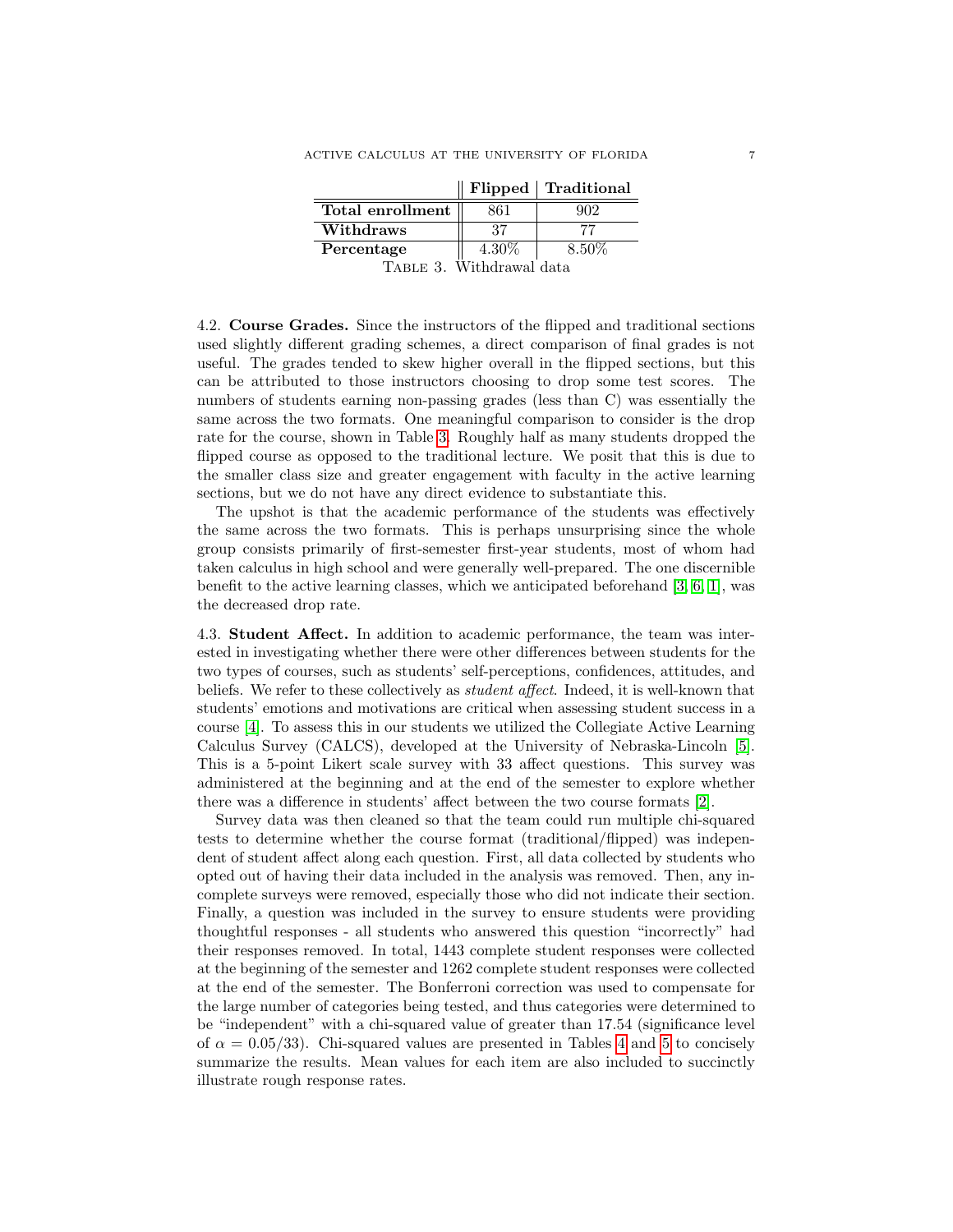| 8 CHAMBERLAIN, GRADY, KEERAN, KNUDSON, MANLY, SHABAZZ, STONE, AND YORK |  |  |  |                                                                                                                                                        |  |  |
|------------------------------------------------------------------------|--|--|--|--------------------------------------------------------------------------------------------------------------------------------------------------------|--|--|
|                                                                        |  |  |  | $\parallel$ Q1 $\parallel$ Q2 $\parallel$ Q3 $\parallel$ Q4 $\parallel$ Q5 $\parallel$ Q6 $\parallel$ Q7 $\parallel$ Q8 $\parallel$ Q9 $\parallel$ Q10 |  |  |

| Trad. Avg           | 3.27 | 3.08  | 2.72      | 2.90                              | 2.46      | 4.13      | 4.03      | 2.44 | 2.27 | 3.71 |
|---------------------|------|-------|-----------|-----------------------------------|-----------|-----------|-----------|------|------|------|
| Flip Avg            | 3.27 | 3.14  | 2.79      | 2.96                              | 2.48      | 4.13      | 4.04      | 2.40 | 2.23 | 3.77 |
| $\chi^2$            | 0.36 | 2.40  | 2.35      | 1.09                              | 4.37      | 2.14      | 0.88      | 1.54 | 5.99 | 1.98 |
|                     |      |       |           |                                   |           |           |           |      |      |      |
|                     | Q11  | Q12   | $\bf Q13$ | Q14                               | Q15       | Q16       | Q17       | Q18  | Q19  | Q20  |
| Trad. Avg           | 3.42 | 4.02  | 3.98      | 3.72                              | 2.13      | 2.31      | 3.31      | 2.86 | 1.95 | 3.97 |
| Flip Avg            | 3.49 | 3.97  | 4.01      | 3.93                              | 2.34      | 2.33      | 3.36      | 2.81 | 1.88 | 4.05 |
| $\chi^2$            | 2.83 | 4.16  | 0.69      | 24.32                             | 22.72     | 0.95      | 3.13      | 7.83 | 4.73 | 5.43 |
|                     |      |       |           |                                   |           |           |           |      |      |      |
|                     | Q21  | Q22   | $\bf Q23$ | $\bf Q24$                         | $\bf Q25$ | $\bf Q26$ | $\rm Q27$ | Q28  | Q29  | Q30  |
| Trad. Avg           | 3.64 | 3.82  | 3.91      | 3.20                              | 3.86      | 4.00      | 3.85      | 2.80 | 3.66 | 3.35 |
| Flip Avg            | 3.68 | 3.62  | 3.99      | 3.26                              | 3.88      | 4.00      | 3.76      | 2.78 | 3.80 | 3.4  |
| $\overline{\chi}^2$ | 2.29 | 18.89 | 6.23      | 4.28                              | 2.08      | ΝA        | 7.07      | 1.54 | 9.09 | 4.58 |
|                     |      |       |           | $\parallel$ 031   032   033   034 |           |           |           |      |      |      |

|                            |      |      | Q31   Q32   Q33   Q34 |      |
|----------------------------|------|------|-----------------------|------|
| Trad. Avg $\parallel 2.49$ |      | 3.77 | 2.40                  | 3.70 |
| Flip Avg                   | 2.61 | 3.84 | 2.60                  | 3.68 |
|                            | 4.79 | 3.07 | 24.14                 | 3.28 |

<span id="page-9-0"></span> $\overline{a}$ 

Table 4. Pre-Semester Survey item averages with 798 Traditional and 645 Flipped responses. Independence determined by  $\chi^2$   $\geq$ 17.54.

Chi-squared tests were run on each of the 33 survey items to check for any initial selection bias as any large difference between the two class averages could not be explained by the structure itself. Of the 33 items, 29 items were "Independent" of class format. The other four questions were:

- (14) To understand math I discuss it with other students ( $\chi^2 = 24.32$ );
- (15) I do not spend more than five minutes on a math problem before giving up or seeking help from someone else  $(\chi^2 = 22.72)$ ;
- (22) When a math problem arises that I can't immediately solve, I stick with it until I have made progress toward a solution ( $\chi^2 = 18.89$ ); and
- (33) If I get stuck on a math problem, there is little chance I'll figure it out on my own  $(\chi^2 = 24.14)$ .

Flipped students' average response was higher than the traditional students' average response on items 14, 15, and 33. Of these questions, only the first would suggest there may be an affective selection bias. This would suggest there is some other unexamined factor more prevalent in the flipped class (but not necessarily related to it). Overall, it does not appear there is a strong selection bias between students of each class format.

Chi-squared tests were then run on the post-semester survey data, with 30 items determined "Independent" of class format. The remaining 3 questions were:

- (4) I can learn from hearing other people's mathematical thinking, even if their thinking is not correct  $(\chi^2 = 22.75)$ ;
- (14) To understand math I discuss it with other students ( $\chi^2 = 31.21$ ); and
- (29) I enjoy figuring out math problems with other people ( $\chi^2 = 18.77$ ).

Question 4 asked about students learning from others mathematical thinking. This was a common occurrence in the flipped classroom and not in the traditional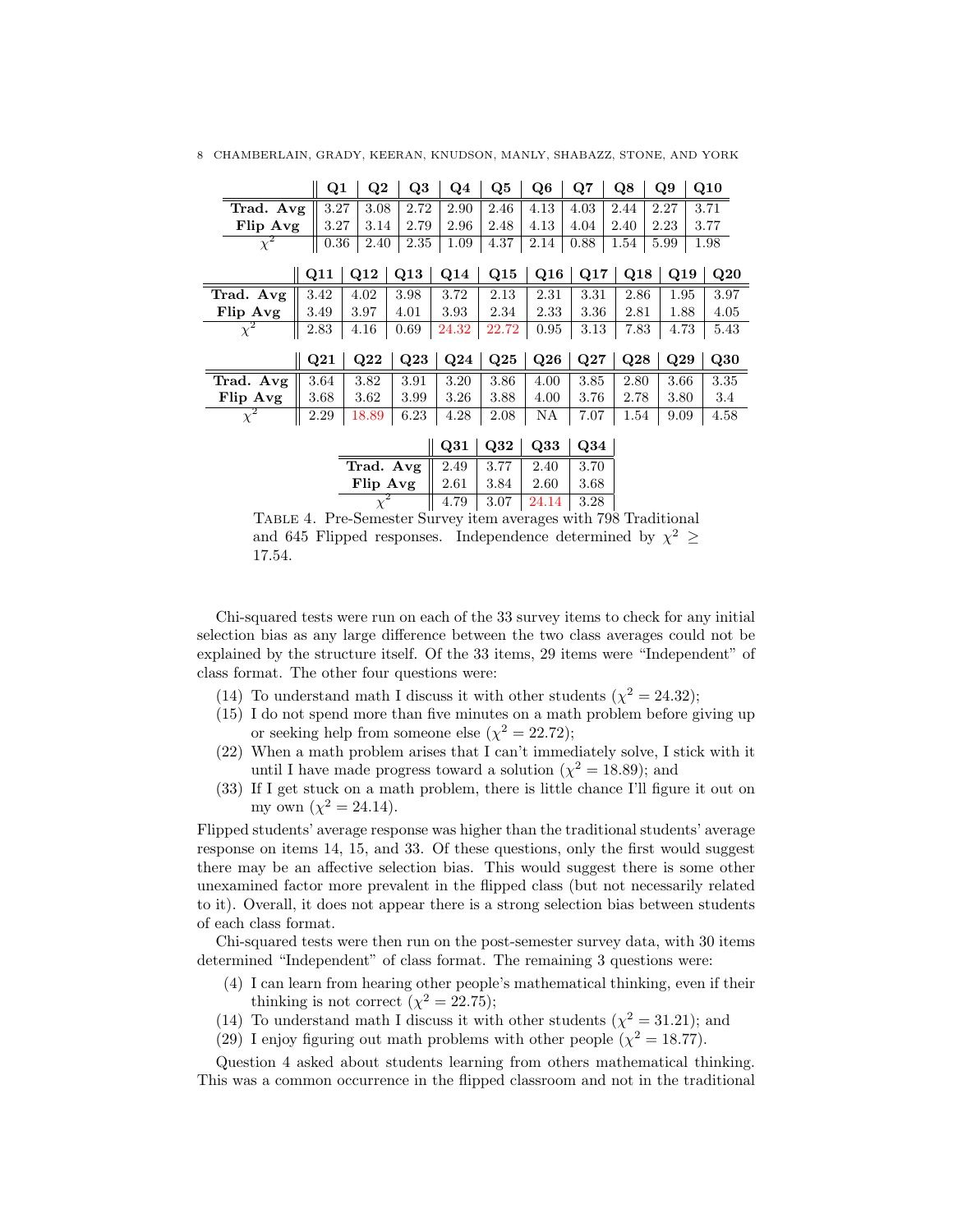|                     | Q1   | $\bf Q2$ | Q3    | Q4       | Q5    | Q6                      | $_{\rm Q7}$ | Q8           | Q9        | Q10   |
|---------------------|------|----------|-------|----------|-------|-------------------------|-------------|--------------|-----------|-------|
| Trad. Avg           | 3.10 | 3.02     | 2.75  | 2.91     | 2.40  | 3.89                    | 3.91        | 2.60         | 2.40      | 3.23  |
| Flip Avg            | 3.02 | 3.13     | 2.79  | 3.14     | 2.43  | 3.95                    | 3.98        | 2.56         | 2.31      | 3.41  |
| $\chi^2$            | 5.87 | 8.82     | 8.25  | 22.75    | 0.95  | 2.87                    | 3.56        | 3.14         | 3.01      | 10.05 |
|                     | Q11  | Q12      | Q13   | Q14      | Q15   | Q16                     | Q17         | $\bf Q18$    | $\bf Q19$ | Q20   |
| Trad. Avg           | 3.26 | 3.96     | 3.85  | 3.66     | 2.29  | 2.30                    | 3.40        | 2.95         | 2.02      | 3.83  |
| Flip Avg            | 3.36 | 3.91     | 3.92  | 3.91     | 2.47  | 2.33                    | 3.35        | 2.90         | 2.01      | 3.88  |
| $\chi^2$            | 6.64 | 2.93     | 10.40 | 31.21    | 16.98 | 5.38                    | 7.82        | 2.49         | 2.13      | 1.85  |
|                     | Q21  | Q22      | Q23   | Q24      | Q25   | Q26                     | Q27         | $_{\rm Q28}$ | Q29       | Q30   |
| Trad. Avg           | 3.53 | 3.67     | 3.97  | 3.22     | 3.80  | 4.00                    | 3.86        | 2.92         | 3.49      | 3.32  |
| Flip Avg            | 3.61 | 3.64     | 3.94  | 3.25     | 3.77  | 4.00                    | 3.76        | 2.79         | 3.73      | 3.34  |
| $\overline{\chi}^2$ | 2.67 | 5.46     | 4.82  | 2.36     | 9.30  | ΝA                      | 6.41        | 13.49        | 18.77     | 3.45  |
|                     |      |          |       | II O31 I |       | $032 \mid 033 \mid 034$ |             |              |           |       |

<span id="page-10-0"></span>

|                            |      | Q31   Q32   Q33   Q34 |      |       |
|----------------------------|------|-----------------------|------|-------|
| Trad. Avg $\parallel 2.55$ |      | 3.79                  | 2.40 | -3.61 |
| Flip Avg                   | 2.62 | 3.83                  | 2.53 | 3.71  |
|                            | 1 27 | 12.53                 | 7.07 |       |

TABLE 5. Post-Semester Survey item averages with 709 Traditional and 553 Flipped responses. Independence determined by  $\chi^2 \ge 17.54$ .

|                          | Pre Flip | <b>Pre Trad</b>   <b>Post Flip</b> |         | Post Trad |
|--------------------------|----------|------------------------------------|---------|-----------|
| <b>Strongly Agree</b>    | $5.1\%$  | $4.5\%$                            | $6.7\%$ | $4.1\%$   |
| Agree                    | 32.9%    | 31.6%                              | 41.7%   | 32.0%     |
| Neutral                  | 22.5%    | 22.4%                              | 18.8%   | 22.8%     |
| <b>Disagree</b>          | 31.8%    | 32.6%                              | 24.6%   | 33.3%     |
| <b>Strongly Disagree</b> | 7.8%     | $8.9\%$                            | 8.2%    | 7.8%      |

<span id="page-10-1"></span>TABLE 6. Distribution of responses for question  $4$ .

classroom. The flipped course structure appeared to change a significant number of students' perception of their ability to learn from other, potentially incorrect, thinking as flipped responses for "Agree" increased by 8.8%. Moreover, the traditional course seemed to hold their initial perceptions and remained relatively the same before and after the course ended. This statistically significant increase can be attributed to the course structure itself. Complete response rates for question 4 are provided in [6.](#page-10-1)

Question 14 asked whether students discussed math with other students to understand it. This was the most pronounced chi-squared value and was evident as a difference between flipped and traditional sections at the beginning of the course. The most striking difference in response rates was the percentage of students who strongly agreed with the statement: 25.2% in flipped and 15.5% in traditional. Again, the structure of the flipped classroom encouraged students to work in groups to discuss mathematical ideas. These response rates suggest the flipped classroom fostered a stronger collaborative environment. Complete response rates for question 14 are provided in [7.](#page-11-1)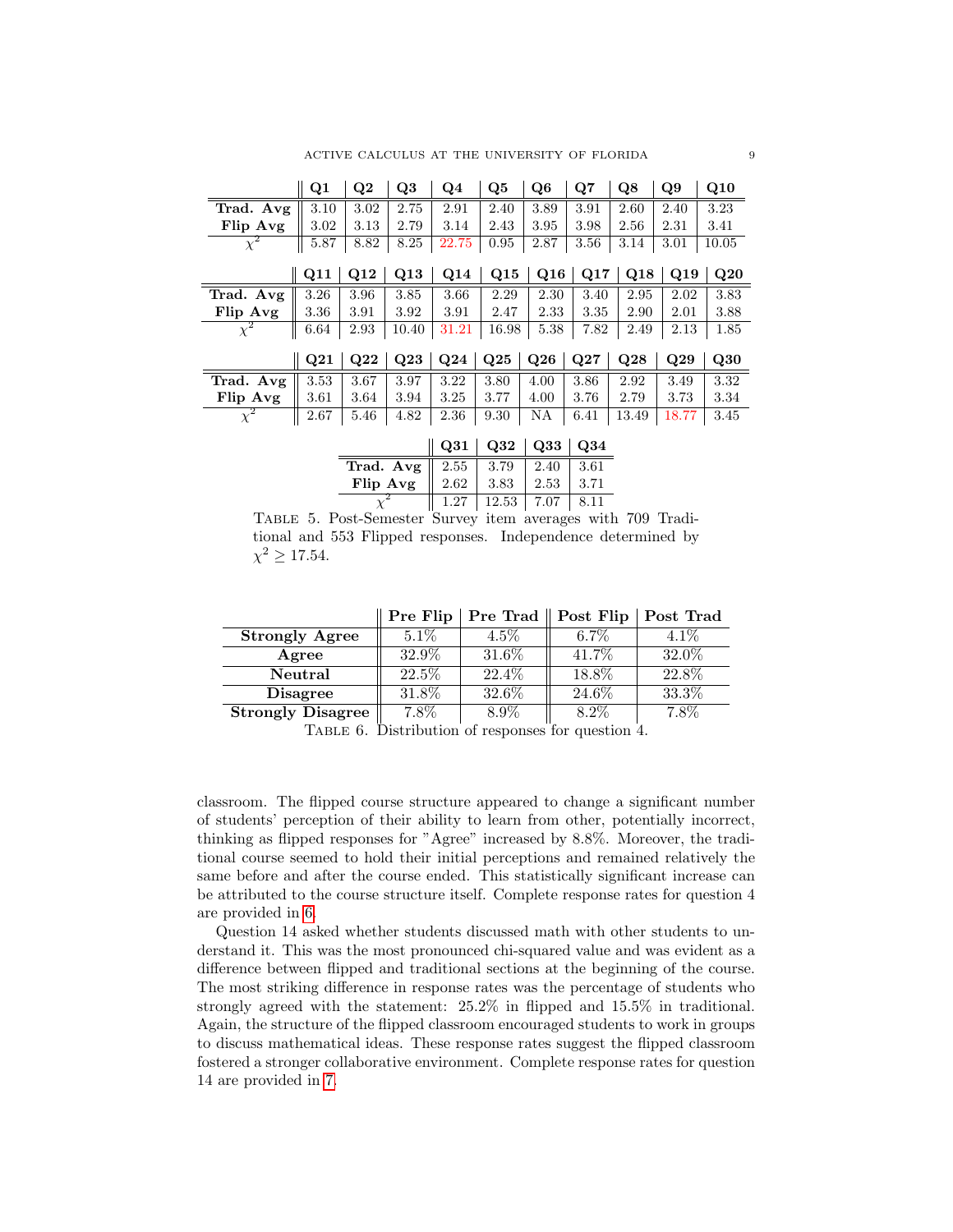| 10 CHAMBERLAIN. GRADY. KEERAN. KNUDSON. MANLY. SHABAZZ. STONE. AND YORK |
|-------------------------------------------------------------------------|
|-------------------------------------------------------------------------|

|                          | Pre Flip | <b>Pre Trad</b> $\parallel$ <b>Post Flip</b> |          | Post Trad |
|--------------------------|----------|----------------------------------------------|----------|-----------|
| <b>Strongly Agree</b>    | 23.3%    | $18.5\%$                                     | $25.2\%$ | 15.5%     |
| Agree                    | 54.0%    | $50.8\%$                                     | 52.0%    | 51.9%     |
| Neutral                  | 15.8%    | 17.4%                                        | 13.8%    | 17.6%     |
| <b>Disagree</b>          | $6.0\%$  | 10.4%                                        | $6.9\%$  | 13.0%     |
| <b>Strongly Disagree</b> | $0.9\%$  | $2.9\%$                                      | $2.4\%$  | $2.0\%$   |

<span id="page-11-1"></span>Table 7. Distribution of responses for question 14.

|                          | Pre Flip |          | $Pre$ Trad $\parallel$ Post Flip | Post Trad |
|--------------------------|----------|----------|----------------------------------|-----------|
| <b>Strongly Agree</b>    | 20.3\%   | 17.8%    | 18.5%                            | 12.7%     |
| Agree                    | $50.9\%$ | 47.7%    | 51.1\%                           | 47.0%     |
| Neutral                  | $18.9\%$ | $20.1\%$ | $17.9\%$                         | 20.9%     |
| <b>Disagree</b>          | 8.1%     | 11.0%    | 10.0%                            | 15.2%     |
| <b>Strongly Disagree</b> | 1.9%     | $3.4\%$  | 2.7%                             | $4.2\%$   |

<span id="page-11-2"></span>Table 8. Distribution of responses for question 29.

Question 29 asked whether students enjoyed working on math with other students. The most striking difference in response rates was the change in students who strongly agreed with the statement:  $20.3\% \rightarrow 18.5\%$  for flipped and  $17.8\% \rightarrow$ 12.7% for traditional. This is a surprising result when paired with question 14, as it suggests that students may discuss math with other students to understand it but not necessarily enjoy working on math with other students. Regardless, it appears that the flipped structure provided a softer decrease in students' enjoyment working on math with others. Complete response rates for question 29 are provided in [8.](#page-11-2)

Overall, the flipped classroom appeared to have a positive effect or reduced the negative effect Calculus I has on students when it came to the social aspects of the classroom. The social aspect of learning can affect student learning even in upper-level mathematics courses [\[8\]](#page-14-1) and so should be considered when evaluating the success of students in a course.

#### 5. Conclusions and Further Steps

<span id="page-11-0"></span>The structure of the flipped course was built upon a foundation of guiding the students through the material. In a traditional setting, student learning is often broken into chunks by exams where the students study material and prepare for a short amount of time prior to the examination. This is then followed by a large gap waiting for the next examination during which the students tend to not study or prepare. Homework is used to help alleviate these concerns but part of the structure of this particular flipped calculus class was designed to keep students familiar with the material on a more regular basis. The progression, lecture video  $\rightarrow$  lecture quiz  $\rightarrow$  in-class assignment  $\rightarrow$  homework assignment  $\rightarrow$  exam, is meant as a way to break the study-exam cycle into smaller chunks by assessing the student's learning more regularly. The in-class assignment creates a space where the instructors can ask challenging questions that require the students to form connections with previous topics in the semester. For example, after learning how to take the derivatives of trigonometric functions in Lecture 14, students were asked to use the derivative of  $f(x) = x - cos(x)$  combined with the Intermediate Value Theorem from Lecture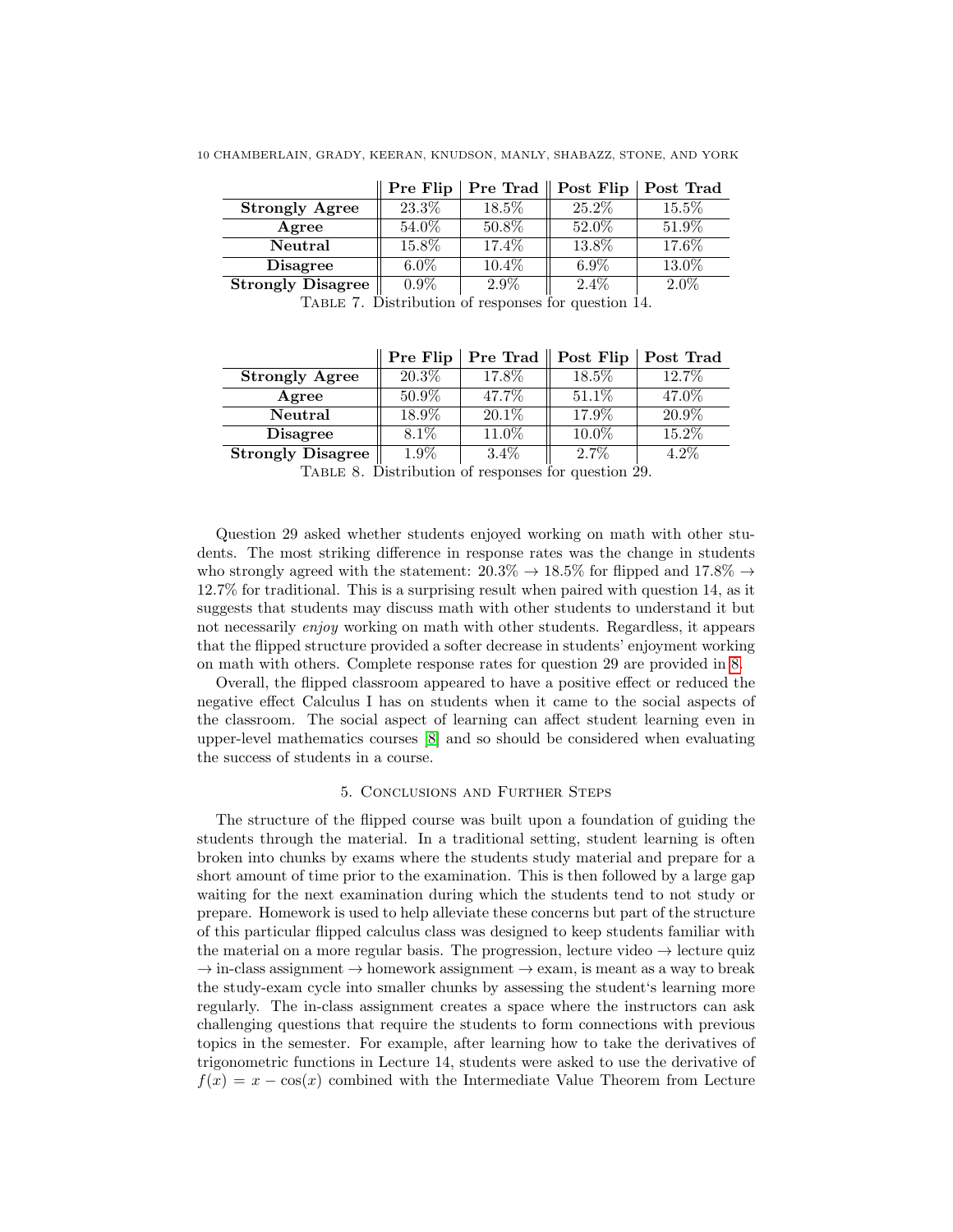7 (part of the previous unit) to show the function has only one real root. This gives the student the opportunity to take more ownership in the concepts than they might in a traditional lecture when these types of problems are completed as a class, and the lecturers felt that the students were more aware of each concept when exam time came and how individual topics interacted with each other.

The design of the flipped course allows the students to have more face time with their instructors on a daily basis. The flipped classroom instructors and their learning assistants are able to engage each student individually; this is not possible in the large lecture setting. This helps to create an environment where the students feel comfortable asking their instructors and learning assistants for help, and allows the instructors and learning assistants to address any misunderstandings that the students may have the day the material is covered. The time that the instructors and their learning assistants have to work with each group individually allows them to tailor their guidance to what the students in that particular group are struggling with without hampering other students' learning. The increased face time with the students benefits the instructors as well as the students, as it provides feedback to the instructor on what specific concepts the students have not grasped. The instructors can then discuss the concept in more depth, and tailor the future inclass assignments to help the students work through the concepts they are struggling with.

Ultimately, the design of the course was meant to move students away from the usual pitfalls of a traditional lecture environment and give them a reason to keep up to date with the material. The lecturers felt that the pace of the course forced students to interact more, both with each other and the material, and kept them more aware of each topic and engaged in the course. The ability to enlarge the scope of the course by including more information and challenging applications benefited the students who require such insights to be engaged and allowed students to see real-world uses of the topics they explore. Also, by interacting more one-on-one with the students, those who may have fallen behind or need more explanation can receive help during class time without disrupting the learning of their peers. This connection that students develop with their instructor may also push more students to seek help or guidance about the course from their instructor outside of class time more than those who would feel less comfortable seeking help in a traditional lecture environment. However, there are definite cons to such a structure. By having students work in groups in class, some students can rely too heavily on their partners or the instructor and fall behind in utilization of the material and not realize their mistake until examinations are upon them. Also, unless the instructor makes it a priority to include step-by-step written mathematical notation, which is prevalent throughout a traditional lecture where a student may take notes, the students' mathematical writing ability can suffer in the flipped environment. All in all, the plan was to design a course to keep engagement high and to maximize learning; the lecturers feel that this did happen with the students.

We do have some plans for improving the course moving forward, along with some additional questions to investigate.

(1) We would like to expand the in-class assignment banks. This is not limited to quantity; rather, we plan to develop more interactive and engaging assignments. This could also include introducing games and other activities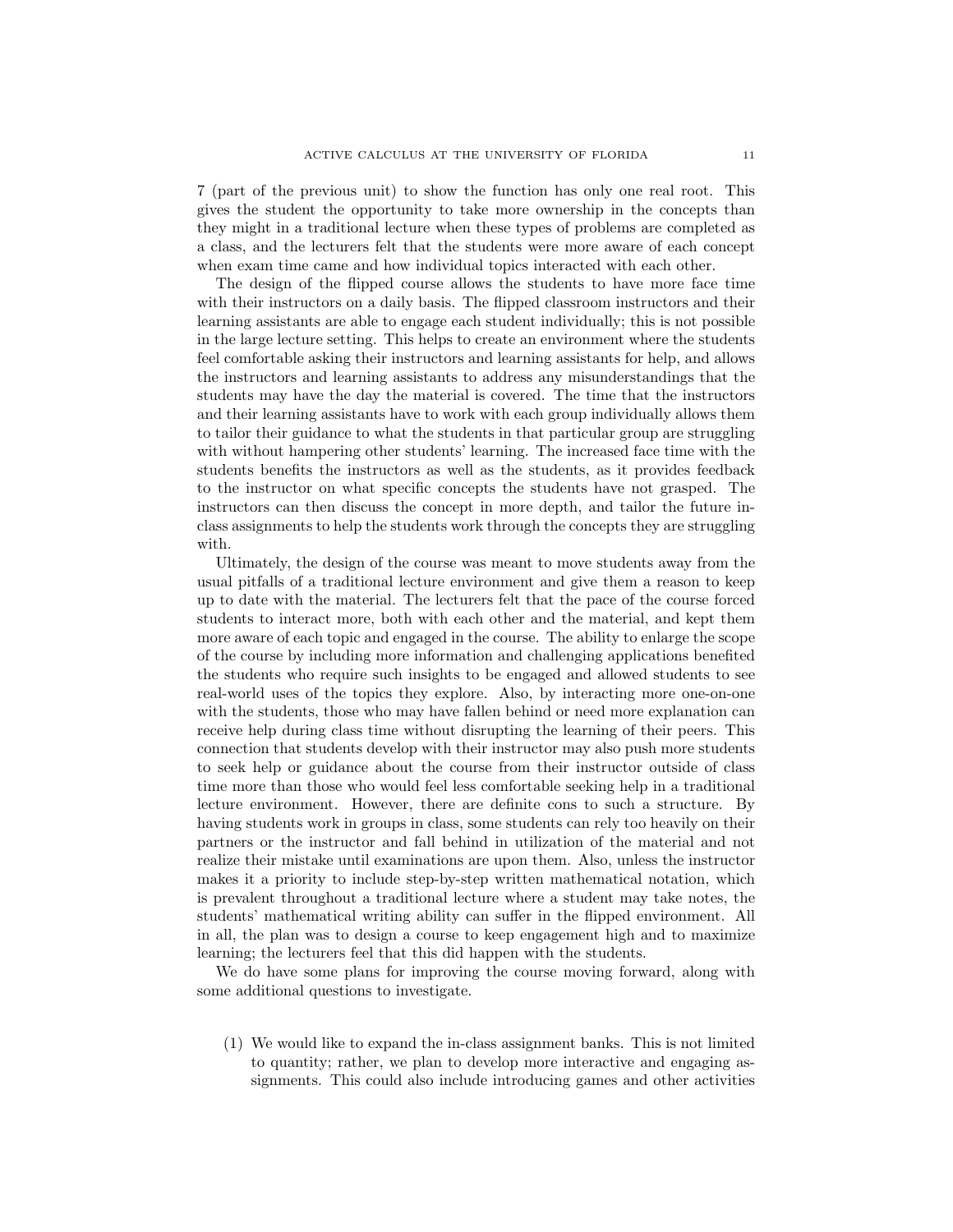(piloted a bit in spring 2019 by some of the instructors), as well as using more props for demonstrations.

- (2) The lecture videos are not interactive. Rather, students watch the video and then take a separate online lecture quiz to ensure they have watched it. We plan to examine ways to make the quiz embedded into the lecture, thereby giving students an incentive to watch the video and actively listen to it.
- (3) The learning assistants could use more training and guidance. While most of them were capable and ably assisted the instructors, there were some gaps in their preparation and pedagogical skills that we need to address. One simple thing we will do in the future: have the learning assistants work out the solutions to the daily activities in advance. This is one of those obvious things that we missed the first time around.
- (4) We plan to expand the library of videos and other supplemental materials for students. The department recently purchased a lightboard and the team will begin work on creating more example videos for inclusion into the course site.
- (5) The varied grading schemes made it impossible to compare final course grades. We plan to develop ways around this in the future.
- (6) There are a number of additional questions we might ask about the data. One instructor theorizes that the students who most benefit from the flipped class are those who are not as well-prepared or who struggle with the material. We plan to investigate this idea. In [\[3\]](#page-13-0) the authors noted a statistical difference in the bottom third of students' grades, so it could be interesting to check for this as well.
- (7) In the pre-semester chi-squared tests, we noted there seemed to be an unexamined factor that caused four questions to show a dependence on the class structure. While we treated the course structure as a homogeneous collection of students, there are various subcollections of students that may have been more strongly affected than others (e.g., low-income, minority, and particular majors). We would need to examine each subcategory individually to determine whether their trend is the same as the overall trend.

#### **REFERENCES**

- <span id="page-13-2"></span>[1] Scott Freeman, Sarah L Eddy, Miles McDonough, Michelle K Smith, Nnadozie Okoroafor, Hannah Jordt, and Mary Pat Wenderoth. Active learning increases student performance in science, engineering, and mathematics. Proceedings of the National Academy of Sciences, 111(23):8410–8415, 2014.
- <span id="page-13-5"></span>[2] Spencer E Harpe. How to analyze likert and other rating scale data. Currents in Pharmacy Teaching and Learning, 7(6):836–850, 2015.
- <span id="page-13-0"></span>[3] Michael D Ryan and Scott A Reid. Impact of the flipped classroom on student performance and retention: A parallel controlled study in general chemistry. Journal of Chemical Education, 93(1):13–23, 2015.
- <span id="page-13-3"></span>[4] Stanislaw Schukajlow, Katrin Rakoczy, and Reinhard Pekrun. Emotions and motivation in mathematics education: Theoretical considerations and empirical contributions. ZDM, 49(3):307–322, 2017.
- <span id="page-13-4"></span>[5] Wendy M Smith. Collegiate active learning calculus survey (calcs): Adapting an instrument and using results. DBER Speaker Series, 100, 2016.
- <span id="page-13-1"></span>[6] Bethany B Stone. Flip your classroom to increase active learning and student engagement. In Proceedings from 28th Annual Conference on Distance Teaching & Learning, Madison, Wisconsin, USA, 2012.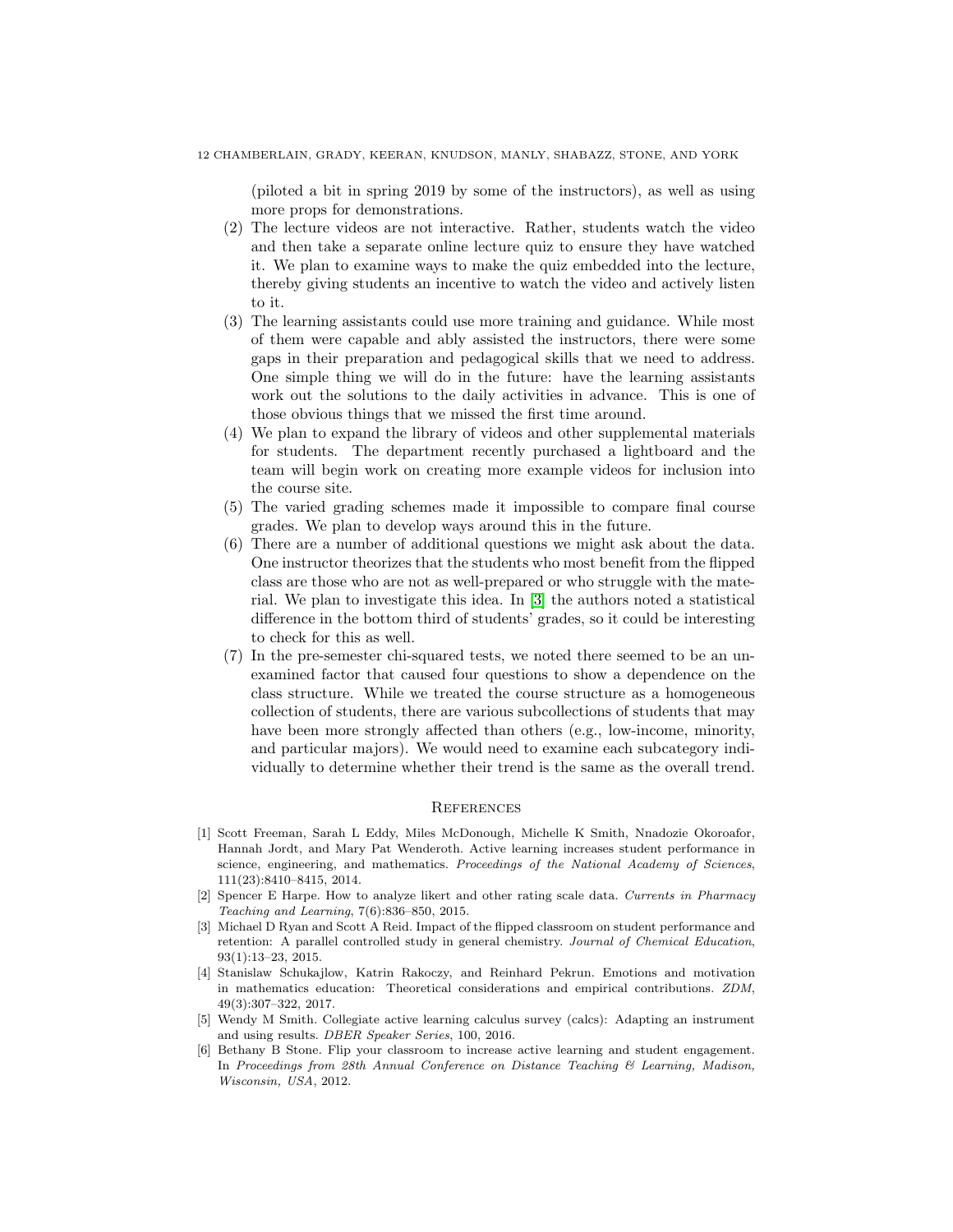- <span id="page-14-0"></span>[7] Michael A Tallman, Marilyn P Carlson, David M Bressoud, and Michael Pearson. A characterization of calculus i final exams in us colleges and universities. International Journal of Research in Undergraduate Mathematics Education, 2(1):105–133, 2016.
- <span id="page-14-1"></span>[8] Erna Yackel, Chris Rasmussen, and Karen King. Social and sociomathematical norms in an advanced undergraduate mathematics course. The Journal of Mathematical Behavior, 19(3):275– 287, 2000.

#### Appendix A. List of Survey Items

- (1) A significant problem in learning math is being able to memorize all the information I need to know.
- (2) I think about the math in my everyday life.
- (3) After I study a topic in math and feel that I understand it, I have difficulty solving problems on the same topic.
- (4) I can learn from hearing other people's mathematical thinking, even if their thinking is not correct.
- (5) Knowledge in math consists of many disconnected topics.
- (6) I am not satisfied until I understand why something works the way it does.
- (7) I cannot learn mathematics if the teacher does not explain things well in class.
- (8) I don't understand how some people can spend so much time on math and seem to enjoy it.
- (9) I do not expect mathematical approaches to help my understanding of ideas; they are just for doing calculations.
- (10) When a question is left unanswered in math class, I continue to think about it afterward.
- (11) I study math to learn knowledge that will be useful in my life outside of school.
- (12) If I get stuck on a math problem on my first try, I usually try to figure out a different way that works.
- (13) Nearly everyone is capable of understanding mathematics if they work at it.
- (14) To understand math I discuss it with other students.
- (15) I do not spend more than five minutes on a math problem before giving up or seeking help from someone else.
- (16) If I don't remember a particular mathematical approach needed to solve a problem on an exam, there's nothing I can do to come up with it on my own.
- (17) Understanding math basically means being able to communicate your reasoning with others.
- (18) If I want to apply a mathematical approach used for solving one math problem to another problem, the problems must look very similar.
- (19) In doing a math problem, if my calculation gives a result very different from what I'd expect, I'd trust the calculation rather than going back through the problem.
- (20) In math, it is important for me to make sense out of mathematical approaches before I can use them correctly.
- (21) I enjoy solving math problems.
- (22) When a math problem arises that I can't immediately solve, I stick with it until I have made progress toward a solution.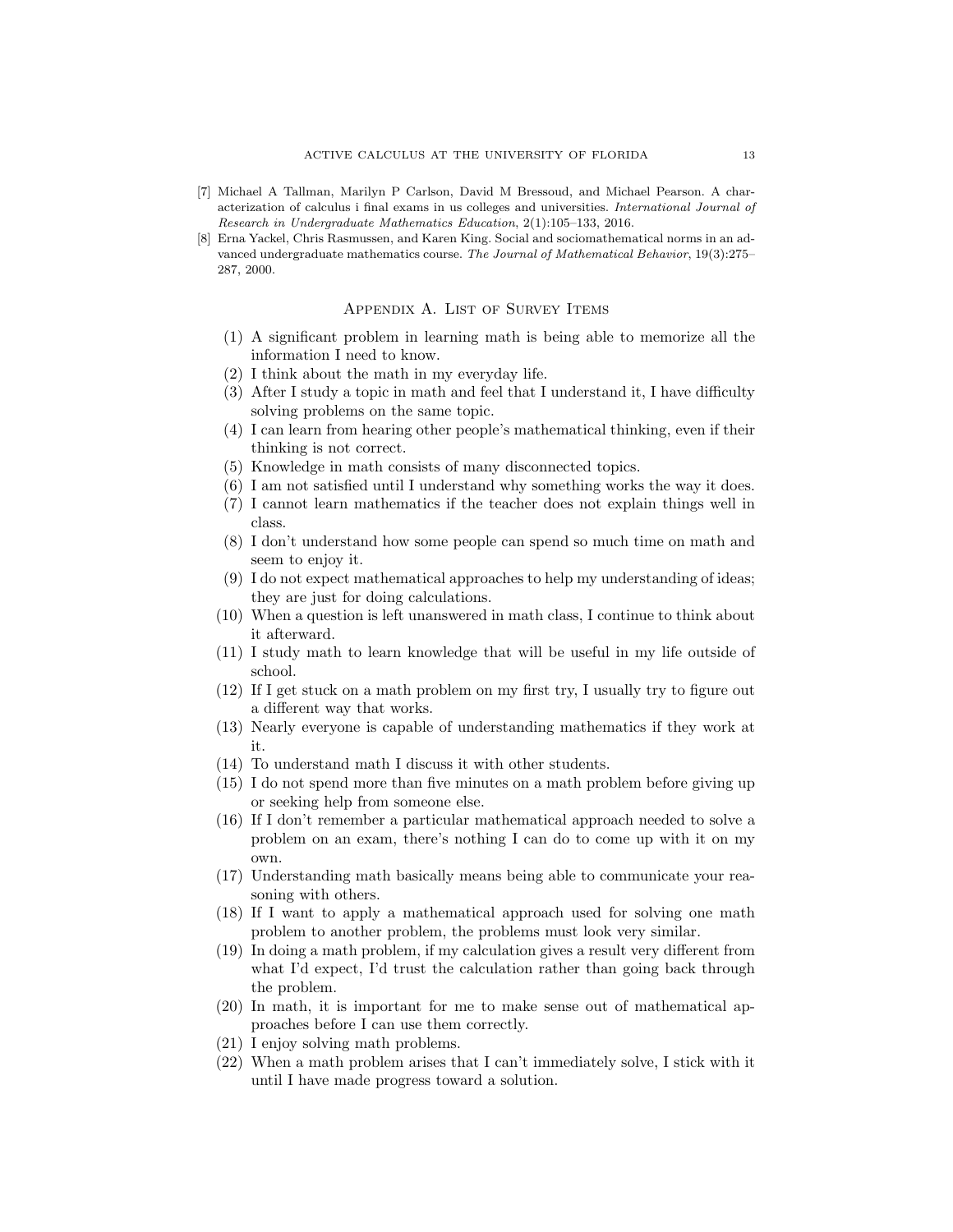- (23) Mathematical formulas express meaningful relationships among variables.
- (24) Learning math changes my ideas about how the world works.
- (25) Reasoning skills used to understand math can be helpful to me in my everyday life.
- (26) We use this statement to discard the survey of people who are not reading the questions. Please select agree (not strongly agree) for this question to preserve your answers.
- (27) I can usually figure out a way to solve math problems.
- (28) College mathematics has little relation to what I experience in the real world.
- (29) I enjoy figuring out math problems with other people.
- (30) There are times I solve a math problem more than one way to help my understanding.
- (31) To understand math, I sometimes think about my personal experiences and relate them to the topic being analyzed.
- (32) When I solve a math problem, I think about which mathematical ideas apply to the problem.
- (33) If I get stuck on a math problem, there is little chance I'll figure it out on my own.
- (34) When studying math, I relate the important information to what I already know rather than just memorizing it the way it is presented.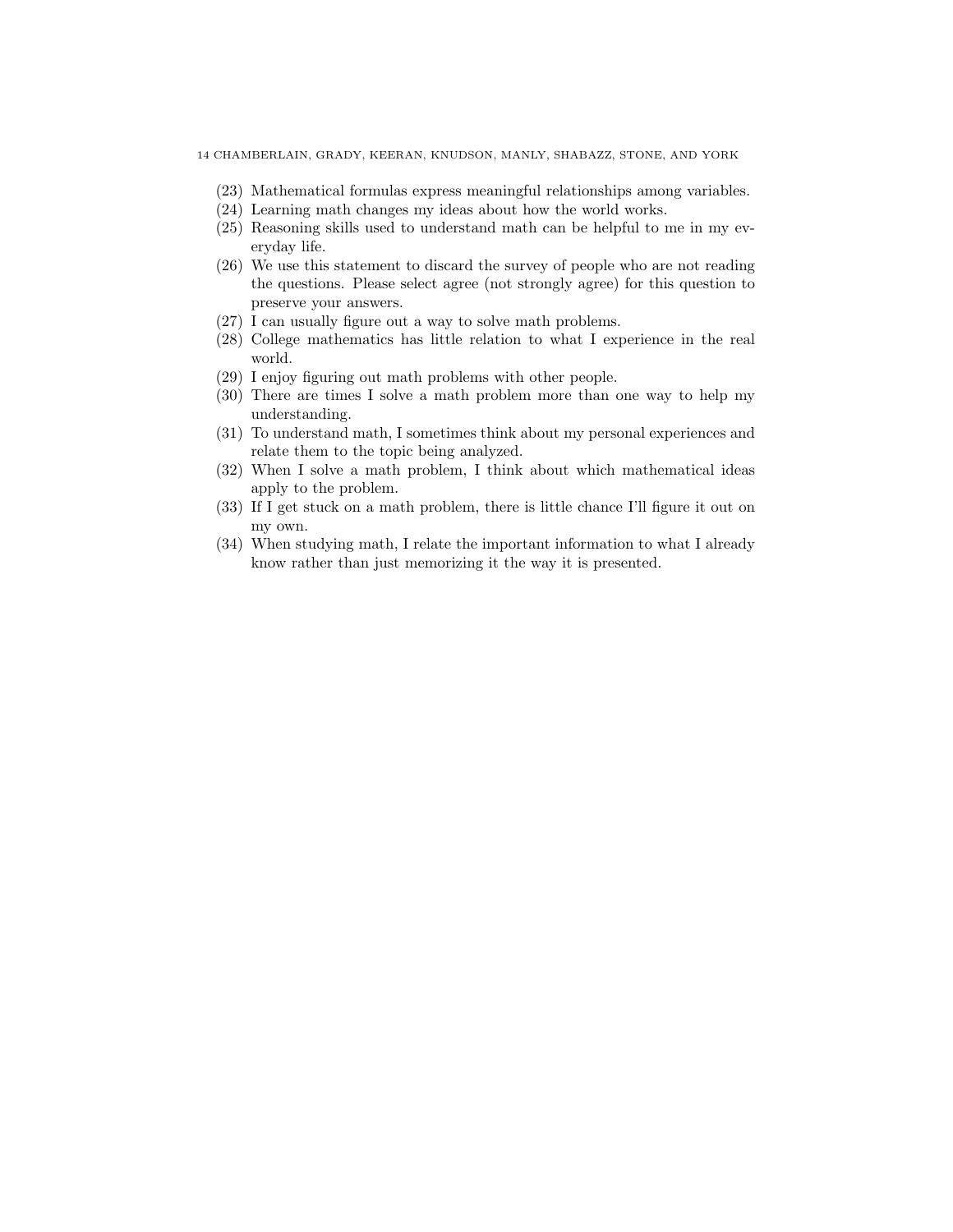#### Appendix B. Lecture Activities

## <span id="page-16-0"></span>Sample Lecture Activity 1

| $\rm MAC$ 2311<br>Lecture 21 Problems Part $1\,$<br>October 26 $2018$                                                                                                                       | $\rm MAC$ 2311<br>Lecture 21 Problems Part $1\,$<br>October 26 $2018$                                                                                                                                                                                              |
|---------------------------------------------------------------------------------------------------------------------------------------------------------------------------------------------|--------------------------------------------------------------------------------------------------------------------------------------------------------------------------------------------------------------------------------------------------------------------|
|                                                                                                                                                                                             | 3. Write the statement of the Mean Value Theorem.                                                                                                                                                                                                                  |
| Name:<br>Section:                                                                                                                                                                           |                                                                                                                                                                                                                                                                    |
| 1. Write the statement of Rolle's Theorem.                                                                                                                                                  |                                                                                                                                                                                                                                                                    |
|                                                                                                                                                                                             |                                                                                                                                                                                                                                                                    |
|                                                                                                                                                                                             | List the two conditions a function must satisfy in order to use the Mean Value Theorem<br>on an interval $\left[a,b\right]$                                                                                                                                        |
|                                                                                                                                                                                             | (a)                                                                                                                                                                                                                                                                |
| List the three conditions a function must satisfy in order to use Rolle's Theorem on an<br>interval $[a, b]$                                                                                |                                                                                                                                                                                                                                                                    |
| $\left( \mathrm{a}\right)$                                                                                                                                                                  | (b)                                                                                                                                                                                                                                                                |
| (b)                                                                                                                                                                                         | List the conclusion of the Mean Value Theorem                                                                                                                                                                                                                      |
| $\left( \mathrm{c}\right)$                                                                                                                                                                  |                                                                                                                                                                                                                                                                    |
|                                                                                                                                                                                             | 4. Verify that $f(x)=\frac{1}{x}$ satisfies the conditions (hypotheses) of the Mean Value Theorem on the interval [1, 3], and find the numbers $c$ that satisfy the conclusion of the Mean Value Theorem.                                                          |
| List the conclusion of Rolle's Theorem.                                                                                                                                                     |                                                                                                                                                                                                                                                                    |
|                                                                                                                                                                                             |                                                                                                                                                                                                                                                                    |
| 2. Verify that $f(x) = 5 - 12x + 3x^2$ satisfies the three conditions (hypotheses) of Rolle's<br>Theorem on the interval $[1,3]$ . Then find all numbers $c$ that satisfy the conclusion of |                                                                                                                                                                                                                                                                    |
| Rolle's Theorem.                                                                                                                                                                            |                                                                                                                                                                                                                                                                    |
|                                                                                                                                                                                             |                                                                                                                                                                                                                                                                    |
|                                                                                                                                                                                             |                                                                                                                                                                                                                                                                    |
|                                                                                                                                                                                             |                                                                                                                                                                                                                                                                    |
|                                                                                                                                                                                             |                                                                                                                                                                                                                                                                    |
|                                                                                                                                                                                             |                                                                                                                                                                                                                                                                    |
|                                                                                                                                                                                             |                                                                                                                                                                                                                                                                    |
|                                                                                                                                                                                             |                                                                                                                                                                                                                                                                    |
|                                                                                                                                                                                             |                                                                                                                                                                                                                                                                    |
|                                                                                                                                                                                             |                                                                                                                                                                                                                                                                    |
| $\rm MAC$ 2311<br>Lecture 21 Problems Part $1$<br>October 26 2018                                                                                                                           | Lecture 21 Problems Part $1$<br>$\rm MAC$ 2311<br>October 26 $2018$                                                                                                                                                                                                |
| 5. Show that $x^3+e^x$ has exactly one real root.<br>(a) First show that there exists at least one root. (Hint: Use the Intermediate Value                                                  | 7. Suppose you are headed to Disney World for the weekend and you are driving the last<br>stretch of the trip on the Florida Turnpike where the speed limit is 70mph. You stop to get gas at Okahumpka Service Plaza and as you reenter the highway at 8:30am your |
| Theorem)                                                                                                                                                                                    | speedometer reads 65mph. Then 27 miles later when you take the exit towards Disney<br>at 8:50am your speedometer reads 68mph. Are you guilty of speeding? Justify your                                                                                             |
|                                                                                                                                                                                             | answer.                                                                                                                                                                                                                                                            |
|                                                                                                                                                                                             |                                                                                                                                                                                                                                                                    |
|                                                                                                                                                                                             |                                                                                                                                                                                                                                                                    |
| (b) Now use Rolle's Theorem to prove that there cannot be more than one real root.                                                                                                          |                                                                                                                                                                                                                                                                    |
| (Hint: First assume there is more than one)                                                                                                                                                 | 8. Theory: A number a is called a fixed point of a function $f(x)$ if $f(a) = a$ . Prove                                                                                                                                                                           |
|                                                                                                                                                                                             | that if $f'(x)\neq 1$ for all real numbers $x,$ then $f(x)$ has at most one fixed point.                                                                                                                                                                           |
|                                                                                                                                                                                             |                                                                                                                                                                                                                                                                    |
|                                                                                                                                                                                             |                                                                                                                                                                                                                                                                    |
|                                                                                                                                                                                             |                                                                                                                                                                                                                                                                    |
|                                                                                                                                                                                             |                                                                                                                                                                                                                                                                    |
| 6. Let $f(x)$ be a continuous and differentiable function on the interval $[-7,0]$ such that                                                                                                |                                                                                                                                                                                                                                                                    |
| $f(-7) = -3$ and $f'(x) \le 2$ . What is the largest possible value for $f(0)$ ?                                                                                                            |                                                                                                                                                                                                                                                                    |
|                                                                                                                                                                                             |                                                                                                                                                                                                                                                                    |
|                                                                                                                                                                                             |                                                                                                                                                                                                                                                                    |
|                                                                                                                                                                                             |                                                                                                                                                                                                                                                                    |
|                                                                                                                                                                                             |                                                                                                                                                                                                                                                                    |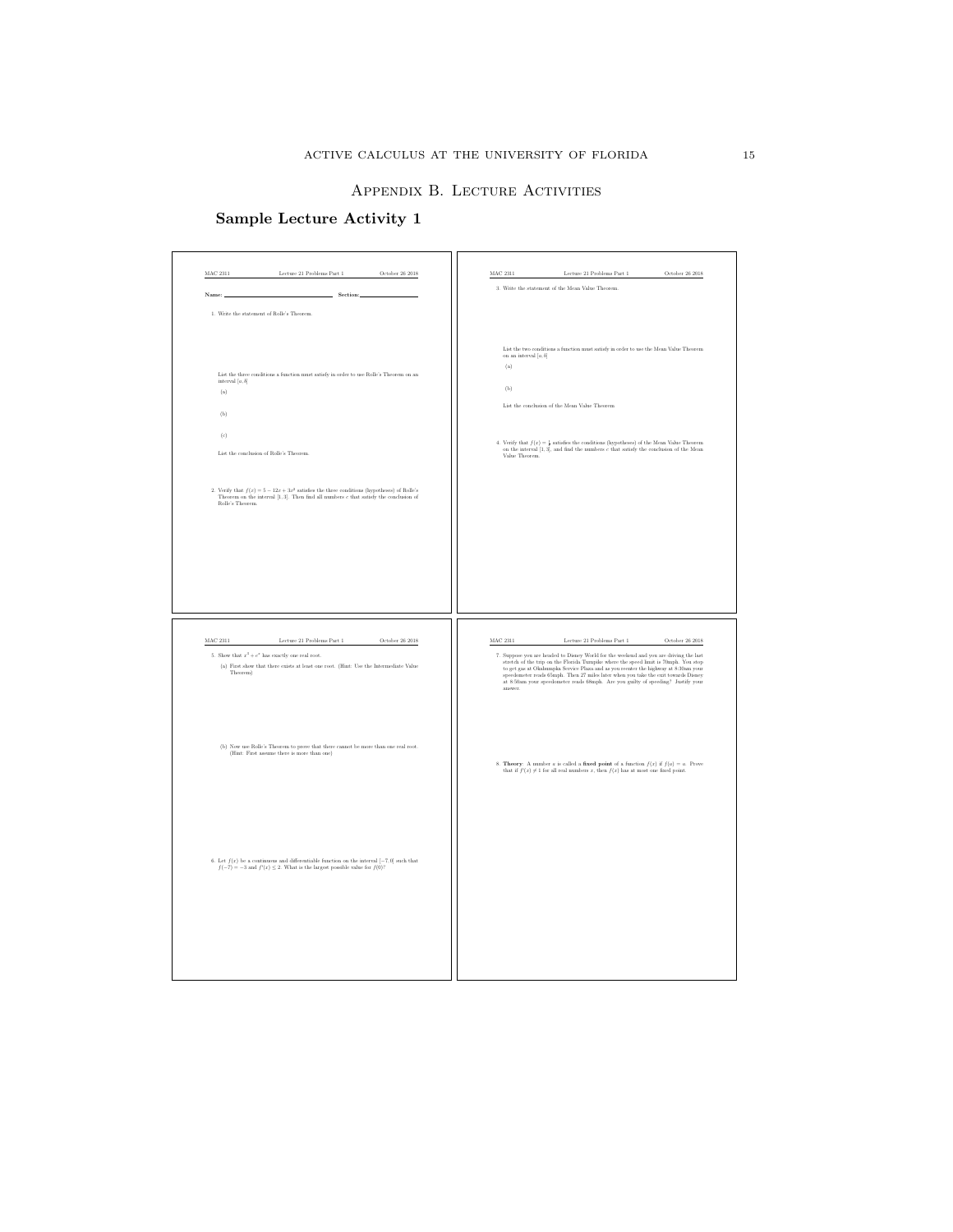16 CHAMBERLAIN, GRADY, KEERAN, KNUDSON, MANLY, SHABAZZ, STONE, AND YORK

|                                                                        | Lecture $27$ Problems<br>November 16 $2018$                                                                                                                                                                                                                                                                                                                                  | (b) $f(x) = 3x^2 - 4x + 2$ , $F(0) = 2,235,141$                                                                                                                                                                                                                                                                                            |
|------------------------------------------------------------------------|------------------------------------------------------------------------------------------------------------------------------------------------------------------------------------------------------------------------------------------------------------------------------------------------------------------------------------------------------------------------------|--------------------------------------------------------------------------------------------------------------------------------------------------------------------------------------------------------------------------------------------------------------------------------------------------------------------------------------------|
| Name:                                                                  | Section:                                                                                                                                                                                                                                                                                                                                                                     |                                                                                                                                                                                                                                                                                                                                            |
| 1. What is the definition of an antiderivative for a function $f(x)$ ? |                                                                                                                                                                                                                                                                                                                                                                              | (c) $f(x) = \frac{2}{x} + \frac{1}{1+x^2} - e^{6x}$ , $F(1) = 0$                                                                                                                                                                                                                                                                           |
| is also a constant).<br>(a) $f(x) = x^n, n \neq -1$                    | 2. Warmup: By reversing our basic derivative rules for common functions, we get an-<br>tiderivative rules for most of the common functions. State the (most general) antiderivative $F(x)$ of each for the following functions. (Here, $a\neq 0$ is a constant and $n$<br>(b) $f(x) = \frac{1}{x}$                                                                           | (d) $f(x) = \frac{2x}{x^2+1}$ , $F(0) = 1$ . (Hint: Notice that the numerator of $f(x)$ is the derivative of the denominator, i.e., $f(x) = \frac{g'(x)}{g(x)}$ for $g(x) = x^2 + 1$ . What kind of<br>function $F(x)$ would give a derivative of the form $\frac{g'(x)}{g(x)}$ ?)                                                         |
|                                                                        |                                                                                                                                                                                                                                                                                                                                                                              |                                                                                                                                                                                                                                                                                                                                            |
| (c) $f(x) = e^{ax}$                                                    | (d) $f(x) = \cos(ax)$                                                                                                                                                                                                                                                                                                                                                        | 4. Sheeraz is walking on the moon. He jumps off of a cliff 20 meters high at an initial<br>velocity of 2 meters per second. Fortunately, the acceleration due to gravity on the                                                                                                                                                            |
| (e) $f(x) = \sin(ax)$                                                  | (f) $f(x) = \sec^2(x)$                                                                                                                                                                                                                                                                                                                                                       | moon is -1.6 meters per second (only $1/6$ that of Earth's!).<br>(a) Find a formula for $v(t)$ , Sheeraz's velocity at a given time $t$ . (Velocity is the<br>antiderivative of acceleration).                                                                                                                                             |
| $(q) f(x) = \sec(x) \tan(x)$                                           | (h) $f(x) = \frac{1}{1+x^2}$                                                                                                                                                                                                                                                                                                                                                 |                                                                                                                                                                                                                                                                                                                                            |
| (i) $f(x) = \frac{1}{\sqrt{1 - x^2}}$                                  | (j) $f(x) = \frac{1}{\sqrt{x^2 - 1}}$                                                                                                                                                                                                                                                                                                                                        | (b) After 3 seconds what is Sheeraz's velocity?                                                                                                                                                                                                                                                                                            |
| given intial condition.<br>(a) $f(x) = \cos(x) + x^5$ , $F(0) = 1$     | 3. For each of the functions below, find the <i>unique</i> antiderivative $F(x)$ that satisfies the                                                                                                                                                                                                                                                                          | (c) Find a formula for $r(t)$ , Sheeraz's position at a given time $t$ .                                                                                                                                                                                                                                                                   |
|                                                                        |                                                                                                                                                                                                                                                                                                                                                                              |                                                                                                                                                                                                                                                                                                                                            |
| $\rm MAC$ 2311<br>find this value)                                     | Lecture $27$ Problems<br>November 16 2018<br>(d) At what time does Sheeraz land on the ground? (You may use a calculator to                                                                                                                                                                                                                                                  | MAC 2311<br>Lecture $27$ Problems<br>November 16 2018<br>(d) How high does the ball travel vertically? (Hint: $s_y(t)$ is a parabola, use the $t$<br>value corresponding to its vertex)                                                                                                                                                    |
| 100 items                                                              | 5. A company estimates that the marginal cost (in dollars per item) of producing $x$ items<br>is $1.92 - 0.002x$ . If the cost of producting one item is \$562, find the cost of producing                                                                                                                                                                                   | (e) Note that if we graph the position of the ball the graph would consist of the points<br>$\left( s_{x}(t),s_{y}(t)\right) .$ Graph the position of the ball (Note that time starts at $t=0$ and<br>ends when the ball hits the ground)                                                                                                  |
|                                                                        | 6. Challenge: Consider the situation of someone throwing a ball through the air. If the<br>only force acting on the ball is the force of gravity, then this type of motion is called<br>projectile motion. The ball moves in a parabolic arc and so has two different posi-<br>tions, its horizontal position and its vertical position (relative to the starting position). | ś<br>ź<br>$10^{1}$<br>12<br>$14^{\frac{1}{2}}$<br>16 <sup>1</sup><br>$\overline{18}$<br>$\overline{20}$<br>$\overline{22}$                                                                                                                                                                                                                 |
| is $a_x(t)=0).$                                                        | Suppose that the initial velocity of the ball in the horizontal direction is $v_x(0)=20$ feet<br>per second and in the vertical direction is $v_y(0) = 16$ feet per second. The acceleration due to gravity only affects the ball vertically and is $a_y(t) = -32$ feet per second (that                                                                                     | 7. Challenge: Since raindrops grow as they fall, their surface area increases and therefore                                                                                                                                                                                                                                                |
| and in the vertical direction $s_y(t).$                                | (a) Find a formula for the position of the ball in both the horizontal direction $s_-(t)$                                                                                                                                                                                                                                                                                    | the resistance to their falling increases. A raindrop has an initial downward velocity of $10$ meters per second and its downward acceleration is<br>$a(t)=\begin{cases} 9-0.9t & \text{if } 0\leq t\leq 10\\ 0 & \text{if } t>10 \end{cases}$<br>If the raindrop is initially 500 meters above the ground, how long does it take to fall? |
| (b) At what time does the ball hit the ground after being thrown?      |                                                                                                                                                                                                                                                                                                                                                                              |                                                                                                                                                                                                                                                                                                                                            |

Sample Lecture Activity 2